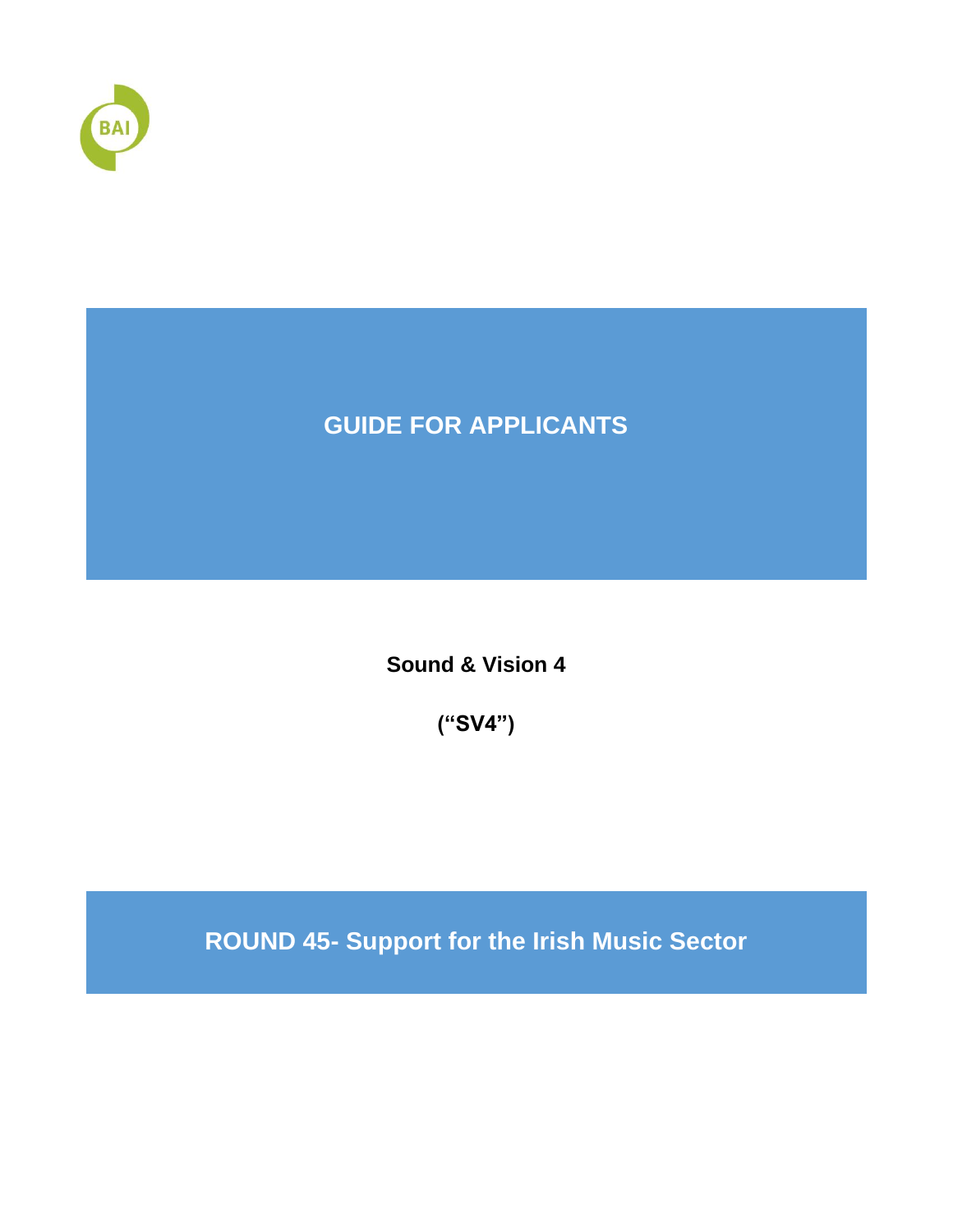

All applicants should read this *Guide for Applicants ("*Guide") before completing an official application form and submitting it on [www.baionline.ie](http://www.baionline.ie/) (hereafter ["BAIonline"](http://www.baionline.ie/)). The official application form can be downloaded from [BAIonline](http://www.baionline.ie/) or [www.bai.ie.](http://www.bai.ie/)

The Guide details information that must be provided as part of an application. The BAI reserves the right to correct or clarify any part of this Guide. In the event that this Guide is altered or revised, an updated version will be made available on the BAI's website at [www.bai.ie](http://www.bai.ie/) and on [BAIonline](http://www.baionline.ie/) and identified by the month and year it was published. **Applicants are responsible for ensuring that they are using the current versions of the Guide and application form.**

For all queries regarding the Guide please contact the BAI at:

- T: +353 1 6441200
- E: [info@bai.ie](mailto:info@bai.ie)
- A: Broadcasting Authority of Ireland 2-5 Warrington Place Dublin D02 XP29 Ireland

Potential applicants who are not familiar with the application process should note that applications must be made online. The BAI has issued guidance to assist potential applicants with the online application system, BAIonline.ie and would strongly encourage potential applicants to read these guidelines and familiarize themselves with the requirements of the online system, including the requirement to be a registered user prior to making an application online.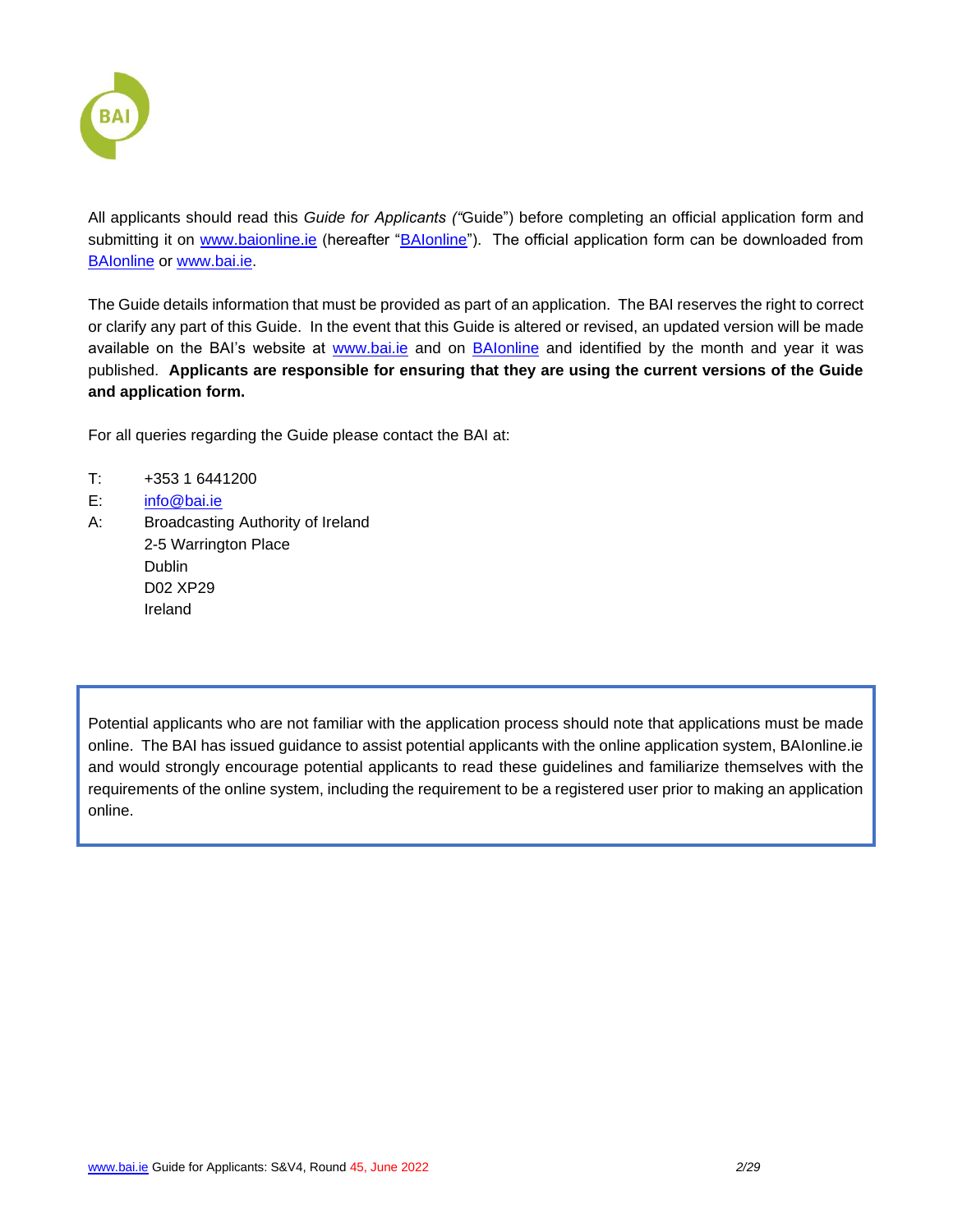

### Contents

| 1. |  |
|----|--|
| 2. |  |
| 3. |  |
|    |  |
|    |  |
|    |  |
|    |  |
|    |  |
|    |  |
|    |  |
|    |  |
|    |  |
|    |  |
|    |  |
|    |  |
|    |  |
|    |  |
|    |  |
|    |  |
|    |  |
|    |  |
|    |  |
|    |  |
|    |  |
|    |  |
|    |  |
|    |  |
|    |  |
|    |  |
|    |  |
|    |  |
|    |  |
|    |  |
|    |  |
|    |  |
|    |  |
|    |  |
|    |  |
|    |  |
|    |  |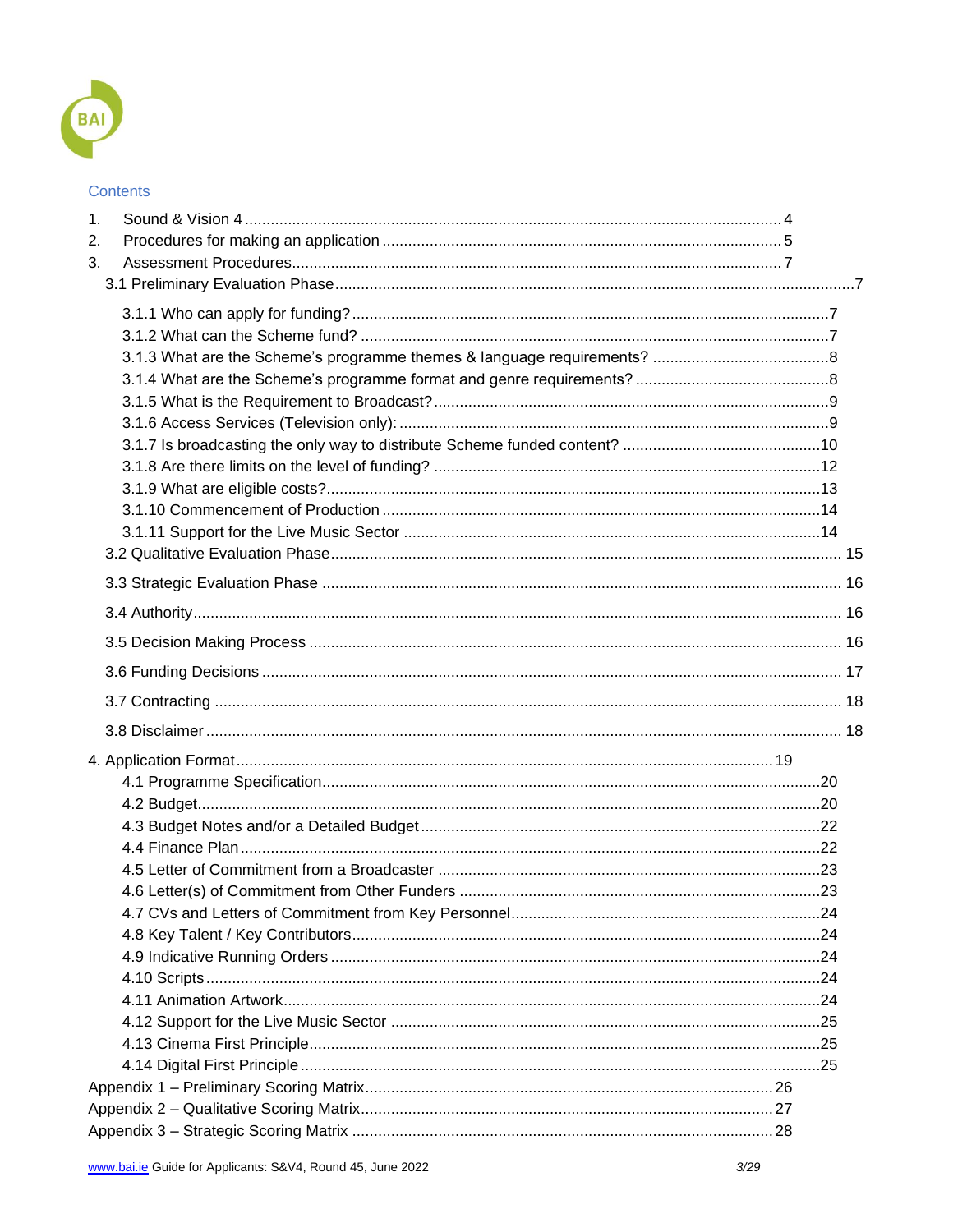

### <span id="page-3-0"></span>**1. Sound & Vision 4**

*Sound and Vision 4* ("the Scheme") is a funding scheme for television and radio programmes, developed under the provisions of the Broadcasting Act 2009 ("the Act"). The objectives of the Scheme are to:

- Develop high quality programmes based on Irish culture, heritage and experience,
- Develop these programmes in the Irish language,
- Increase the availability of programmes referred to above to audiences in the State,
- Represent the diversity of Irish culture and heritage,
- Record oral Irish heritage and aspects of Irish heritage which are disappearing, under threat, or have not been previously recorded, and
- Develop local and community broadcasting.

To achieve these objectives, the Scheme offers grant funding to new television and radio programmes which deal with the themes of:

- Irish culture, heritage and experience;
- Improving adult or media literacy;
- Raising public awareness and understanding of global issues impacting on the State and countries other than the State; and/or
- Any of the above in the Irish language.

The Scheme is generally financed from the Broadcast Fund which comprises 7% of the annual net receipts from television licence fees. The BAI has been assigned the responsibility of administering this fund. The BAI Archiving Scheme 2 is also financed from the Broadcast Fund.

There is funding of €2m available under Round 45 for programme productions that **support the live music industry,** with the requirement **for gender equality of at least 50%** in the leadership roles within the creative team **and** amongst the artists / contributors / artists / presenters etc. in the programme content. This funding initiative is being implemented further to the provision of additional funding secured by the Minister for Tourism, Culture, Arts, Gaeltacht, Sport and Media, Ms. Catherine Martin, T.D.

For more information on the objectives, scope and funding of the Scheme please read *Sound & Vision 4: A Broadcasting Funding Scheme (April 2020)* ("the Scheme Document") which is available at [www.bai.ie.](http://www.bai.ie/)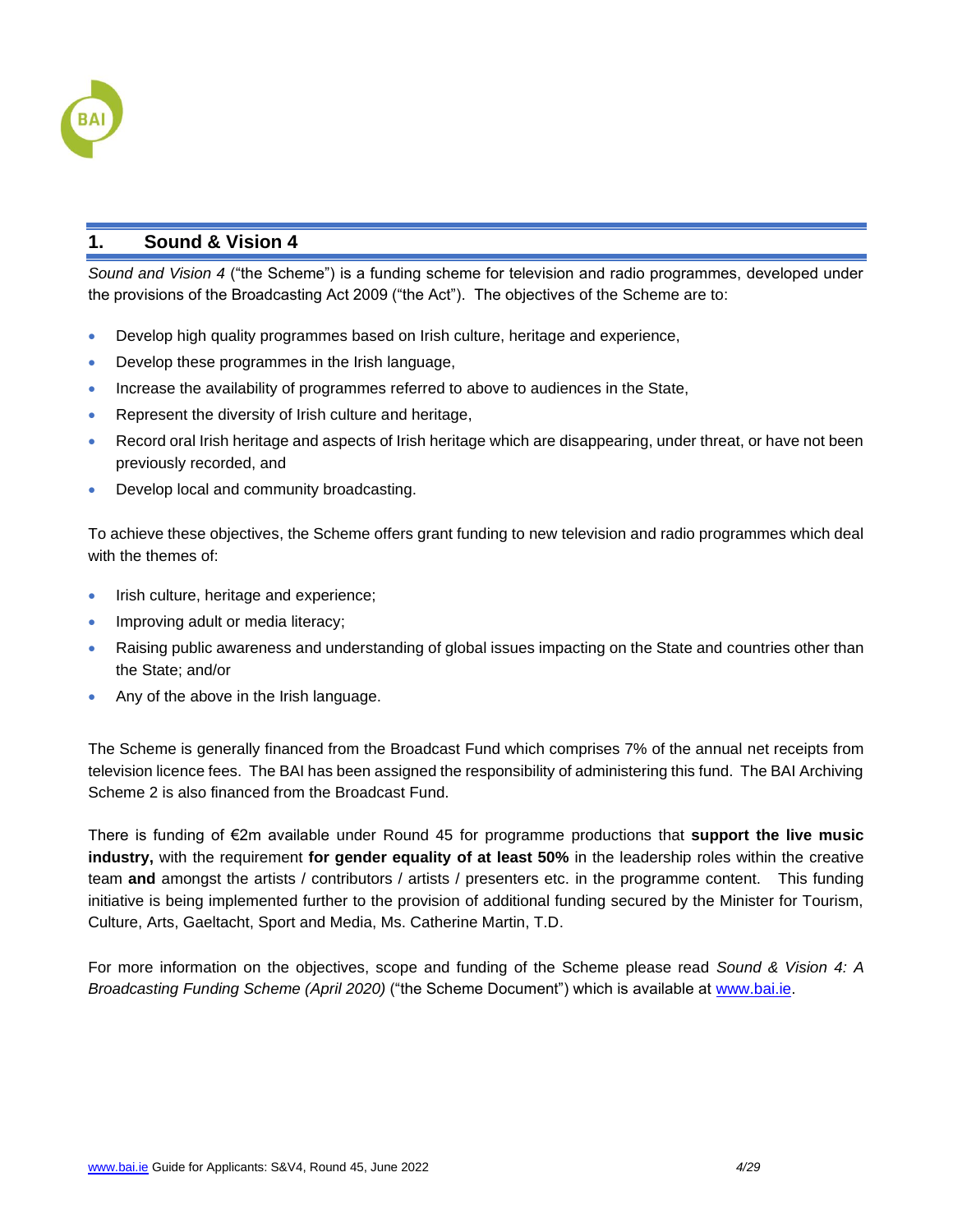

### <span id="page-4-0"></span>**2. Procedures for making an application**

*2.1 Submitting an Application:* All applications must be made via the BAI's online application website, [BAIonline.](http://baionline/) Completed applications must be submitted via [BAIonline](http://baionline/) by 12 noon on the closing date for each funding round unless otherwise stated. The closing times and dates are published on [www.bai.ie.](http://www.bai.ie/) Applications can only be submitted when a funding Round is open. Each funding Round will be open for a minimum of four weeks prior to the published closing date. Incomplete applications will be disqualified. The BAI's decision in this regard will be final.

*2.2 Registration:* Anyone who wants to apply to the Scheme must be registered as an Applicant on [BAIonline.](http://baionline/) **Prospective applicants must request registration no less than 2 working days before a funding Round closes.** 

The entity that will contract with the BAI in the event the proposal is offered funding must **also** be registered as a **Contractor** on [BAIonline.](http://baionline/) **Prospective Contractors must request registration no less than 2 working days before a funding Round closes.**

Go to **BAIonline** to find out how to register. Refer to the BAI Online FAQs on **BAIonline** if you are unsure how to submit an application or contact the BAI at [info@bai.ie.](mailto:info@bai.ie)

*2.3 Application checklist:* In order to be in a position to make an application for funding, you should be able to answer 'yes' to the following 12 questions:

| 1                                                                                                                                                                   | I have registered with <b>BAIonline</b>                                                                                                                                                                                                                             | Y/N |  |  |
|---------------------------------------------------------------------------------------------------------------------------------------------------------------------|---------------------------------------------------------------------------------------------------------------------------------------------------------------------------------------------------------------------------------------------------------------------|-----|--|--|
| 2                                                                                                                                                                   | I have checked the Contractor for my programme is also registered with <b>BAlonline</b>                                                                                                                                                                             | Y/N |  |  |
| 3                                                                                                                                                                   | I have read the S&V4 Scheme; the current S&V4 Guide for Applicants (Round 45)                                                                                                                                                                                       | Y/N |  |  |
| 4                                                                                                                                                                   | will complete the application form template and save it as <b>one PDF</b> (less than 8MB) prior to uploading this<br>document to BAIonline. All third-party confirmations are included within the application and all information in the<br>application is legible. | Y/N |  |  |
|                                                                                                                                                                     | Any material considered confidential is saved in an appendix as <b>one PDF</b> and the rationale for seeking                                                                                                                                                        |     |  |  |
|                                                                                                                                                                     | confidentiality is clearly set out and uploaded to BAIonline                                                                                                                                                                                                        |     |  |  |
| 5                                                                                                                                                                   | I will check the application document for computer viruses before it is uploaded to BAIonline                                                                                                                                                                       | Y/N |  |  |
| 6                                                                                                                                                                   | I have completed all mandatory fields on the online part of the application form on BAIonline                                                                                                                                                                       | Y/N |  |  |
| 7                                                                                                                                                                   | My proposed project is ready to go into production                                                                                                                                                                                                                  | Y/N |  |  |
| 8                                                                                                                                                                   | Production of my proposed project has not commenced                                                                                                                                                                                                                 | Y/N |  |  |
| 9                                                                                                                                                                   | My proposed project is new                                                                                                                                                                                                                                          | Y/N |  |  |
| 10                                                                                                                                                                  | My proposed project is not a news and current affairs programme                                                                                                                                                                                                     | Y/N |  |  |
| 11                                                                                                                                                                  | The majority of the other Finance required to produce this project is demonstrated as secured in my application                                                                                                                                                     | Y/N |  |  |
| 12                                                                                                                                                                  | Any personal information included with the application is necessary                                                                                                                                                                                                 | Y/N |  |  |
| The answer to all the above questions should be 'yes'. When you are satisfied 1 – 12 are complete, you are ready to submit your<br>application via <b>BAIonline</b> |                                                                                                                                                                                                                                                                     |     |  |  |

*2.4 Verification of information:* All information submitted as part of an application for funding must be true and correct.

*2.5 Closing Date:* The application and any relevant attachments must be submitted via the Baionline system, [BAIonline,](http://baionline/) by **12 noon on Thursday, 14th July 2022.**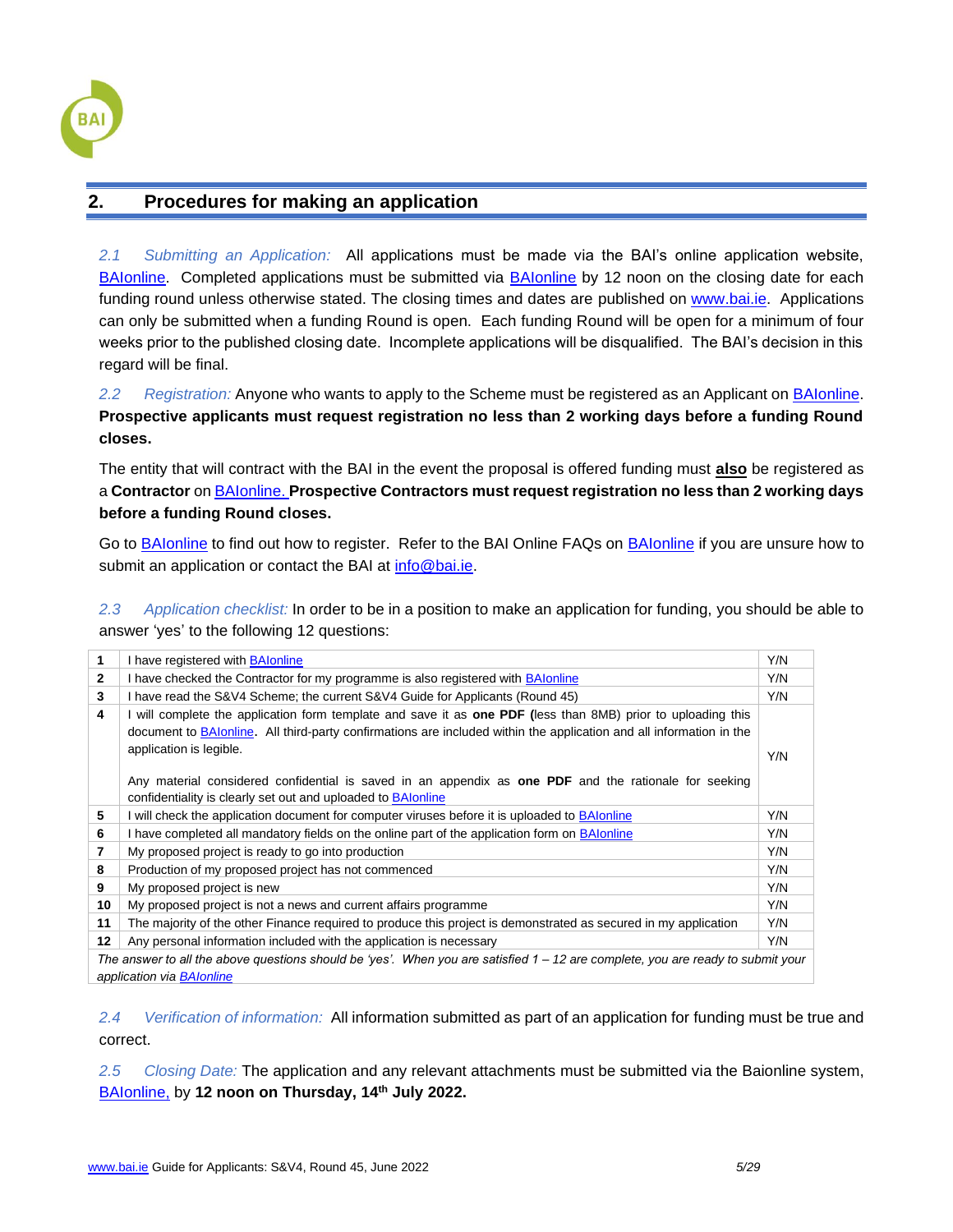

*2.6 Confidential Material:* Information which an applicant considers to be confidential should be uploaded as a separate attachment to the application in the Confidential Material section on [BAIonline.](http://baionline/) The BAI will ensure that such information is appropriately handled including on completion of the particular application process.

*2.7 Freedom of Information:* The BAI undertakes to use its best endeavours to hold confidential any material provided in response to this process, subject to the BAI's obligations under law, including the Freedom of Information Act 2014 ("FOI Act"). Applicants and Contractors are asked to consider if any of the information supplied to the BAI in an application or during subsequent contracting should **not** be disclosed because of its information content, to identify same and to specify reasons for its sensitivity. The BAI will consult with applicants about confidential, personal or commercially sensitive information before making a decision on any request received under the FOI Act. Such information may be released in response to an FOI request.

*2.8 Data Protection:* In order to operate this funding round effectively, we will require information about the applicant and detailed information on the proposed content. This data and documentation will include personal information such as job titles, salaries and e-mail addresses.

The BAI shall comply with its obligations under the General Data Protection Regulation Directive, the Data Protection Act 2018 and any other applicable data privacy laws and regulations when handling and processing any such personal information submitted to this funding initiative.

The information submitted in an application, including any personal information, will be used to process the application and to liaise with the applicant.

Any personal information submitted (excluding the Contractor's contact details used for the purposes of Baionline.ie) will only be retained in the event that the application is successful. Such information would be required for the funding contract and subsequent measuring of the performance of the grant and the associated outcomes. The information may also be used for the purpose of reviewing Sound & Vision 4 and by external researchers. In such instances all personal information would be anonymised.

The BAI is obligated and committed to protecting all personal data submitted in response to a call for applications to this funding round. The BAI has an appointed Data Protection Officer who is registered with the Data Protection Commission.

You can find out more on how the BAI processes personal information in the BAI's published policy at: <https://www.bai.ie/en/about-us/data-protection-policy/> and the BAI's terms and conditions at: [https://www.bai.ie/en/about-us/terms-conditions/.](https://www.bai.ie/en/about-us/terms-conditions/)

*2.9 Conflicts of Interest:* The BAI must comply with the Ethics in Public Office Act (1995) the Standards in Public Office Act (2001). In this regard, if, as an applicant, you become aware of circumstances which might give rise to a conflict of interest in the context of your application, you must promptly bring such circumstances to the attention of the BAI.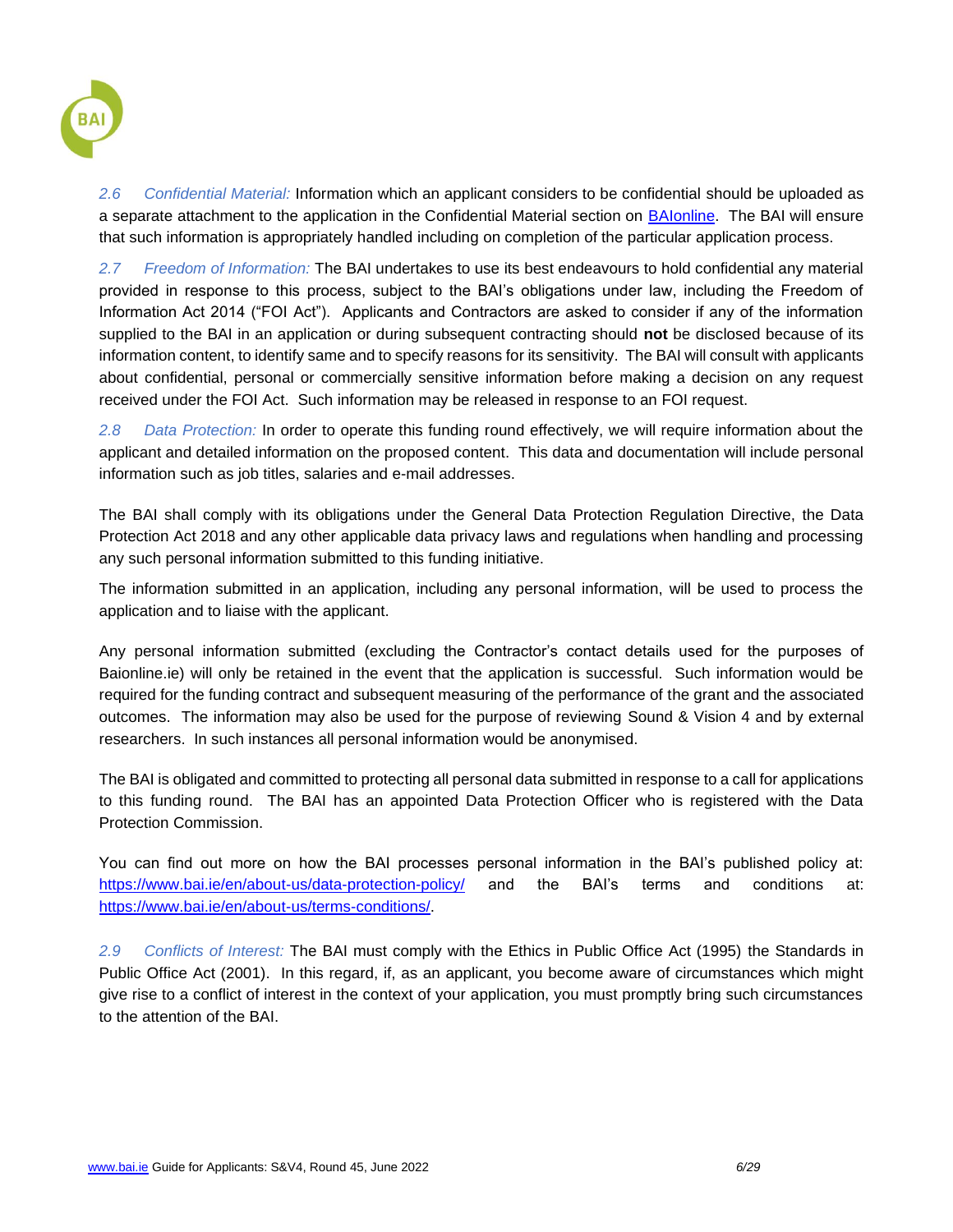

### <span id="page-6-0"></span>**3. Assessment Procedures**

There are a number of stages in the evaluation process and each stage involves the assessment of an application against predetermined criteria which are underpinned by the 2009 Act and the policies of the BAI. The assessment and decision phases are:

- o Qualification
- o Qualitative
- o Strategic
- o Authority

For the guidance of applicants, the BAI sets out below how the procedures for each of the stages will be applied in assessing applications.

### <span id="page-6-1"></span>**3.1 Preliminary Evaluation Phase**

Applicants must meet a number of minimum criteria to be considered for funding. This includes that Applicants to the scheme must be eligible to apply and the application must be for programming that is permitted by the scheme and the funding sought must be within the limits permitted. For Round 45 applicants, are also required to meet a minimum 50% gender equality criterion in the making of the programme (lead creative roles in programme production) **and** in programme content (artists / contributors / presenters etc.).

Guidance on these criteria is set out below and the Preliminary Evaluation Scoring Matrix is set out at Appendix 1 for information and reference.

If any of these minimum criteria are not met, applications will be disqualified. The BAI's decision in this regard will be final.

### <span id="page-6-2"></span>**3.1.1 Who can apply for funding?**

Individuals and established legal entities are eligible to apply for funding under the Scheme. Individuals must be Irish or EU nationals/residents. Legal entities must be incorporated in Ireland or the EU.

### <span id="page-6-3"></span>**3.1.2 What can the Scheme fund?**

Funding is available for the production costs of new programme content for particular programme formats, genres and themes that will be broadcast by an eligible broadcaster normally during the peak-time schedule.

The Scheme will only accept applications for programmes that are ready to go into production. The Scheme does not accept applications for programmes already in production.

New Programmes: All programmes funded must be new. The BAI is open to considering applications for second or follow-on programmes or series of programmes. In this case, the applicant must outline the following in their application form (online and in the pdf version of the completed application form):

- Set out how the proposed project is 'new'; and,
- Demonstrate that the original and/or subsequent programme or series is substantially complete when the application is submitted. If a follow-on programme/ series is awarded funding in principle, the currently contracted programme/ series must be completed and delivered to the BAI's satisfaction before a contract for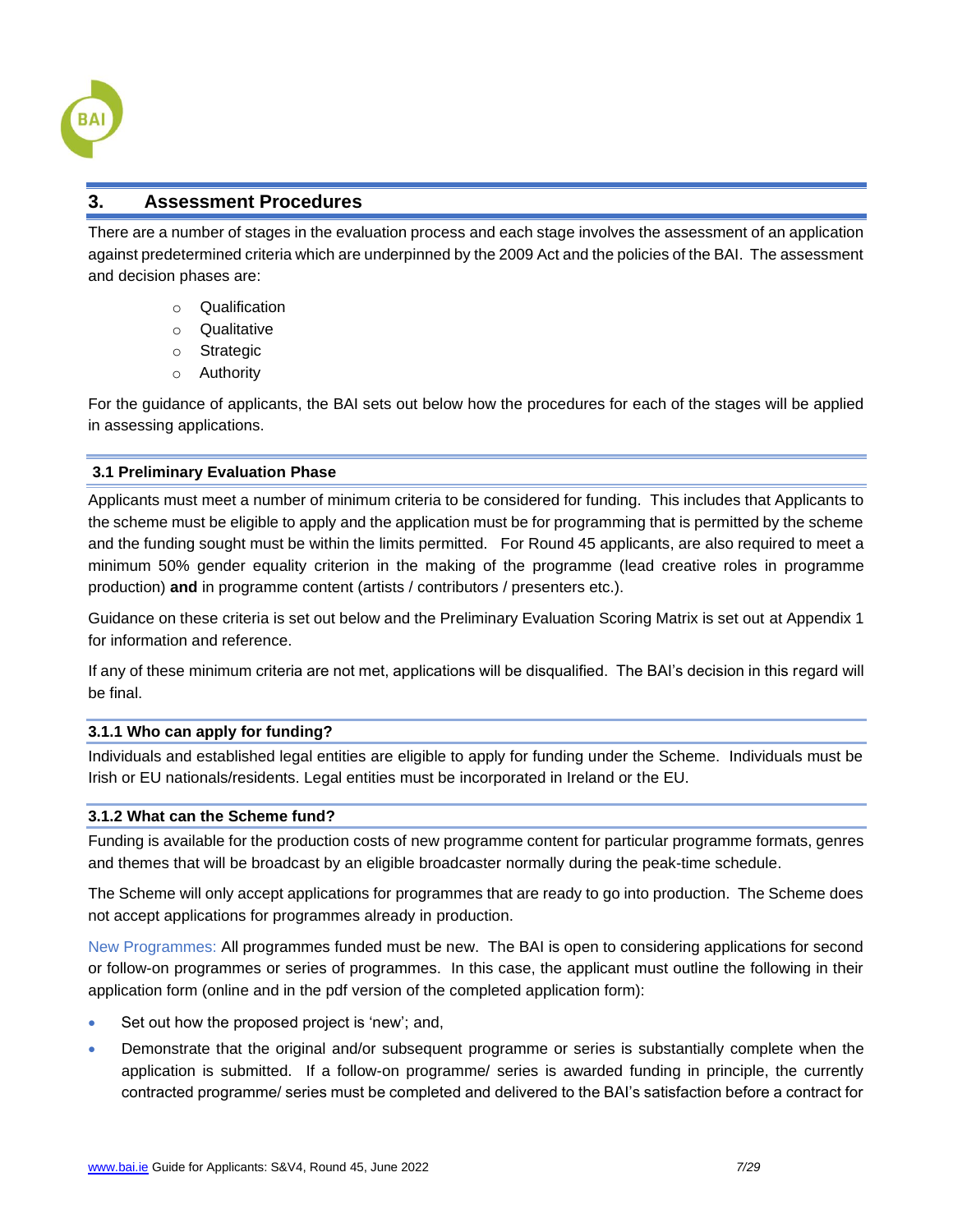

the follow-on programme/ series will be concluded. Please note that the standard 12-month deadline for concluding contract negotiations applies for a follow-on programme/ series.

### <span id="page-7-0"></span>**3.1.3 What are the Scheme's programme themes & language requirements?**

Programmes must deal with at least one of the themes outlined below and the BAI welcomes broad and creative interpretations of these themes.

- Irish Culture, heritage and experience, which can include but is not limited to: history; historical buildings; the natural environment; folk, rural and vernacular heritage; traditional and contemporary arts; the Irish language; and the Irish experience in European and international contexts;
- Improving adult or media literacy;
- Raising public awareness and understanding of global issues impacting on the State and countries other than the State; and,
- Any of the above programmes in the Irish language.
- For Round 45, applications must address the theme of 'Supporting the Live Music Sector'.

The BAI takes a broad view of Irish culture, heritage and experience and includes all of its contemporary expressions. Programmes can be Irish, English, bilingual (Irish and English) or multilingual (i.e. Irish plus two or more languages)<sup>1</sup>. Bilingual and multilingual programmes must include a minimum of 30% Irish language content.

### <span id="page-7-1"></span>**3.1.4 What are the Scheme's programme format and genre requirements?**

The Scheme accepts a range of genres and formats as set out in the table below. The only exclusion is programming which is produced primarily for news and current affairs.

| <b>Accepted Formats:</b> | Documentary; Education; Animation; Drama; and, Entertainment                                                               |
|--------------------------|----------------------------------------------------------------------------------------------------------------------------|
| <b>Accepted Genres:</b>  | Children's; Arts/Culture; Contemporary Society; History/Heritage;<br>Science/Nature/Environment; and, Adult/Media Literacy |
| <b>Excluded Genres:</b>  | News and Current Affairs                                                                                                   |

Applicants must categorise their proposed programme(s) into one genre and format only based on the above matrix when making their online application. While some programmes like docu-drama may include elements of more than one format or genre, applicants should select the one that is most appropriate in the context of the overall programme. It is the responsibility of the applicant to select the most appropriate format and genre. Scripted comedy programmes can be submitted under the Drama format. Education projects must contain a learning outcome for the audience - applications that appear to be more informative and with no clear learning outcome may be re-categorised. Applicants are encouraged to support their selection, if required, in the application documentation.

**The BAI retains the right to re-categorise applications during the assessment process if, in its view and based on the application documentation, a programme/s has been inappropriately categorised. The BAI's decision on this matter is final.** 

<sup>1</sup> Programming in English and another language (s) that is not Irish can be categorised as 'English' language programmes.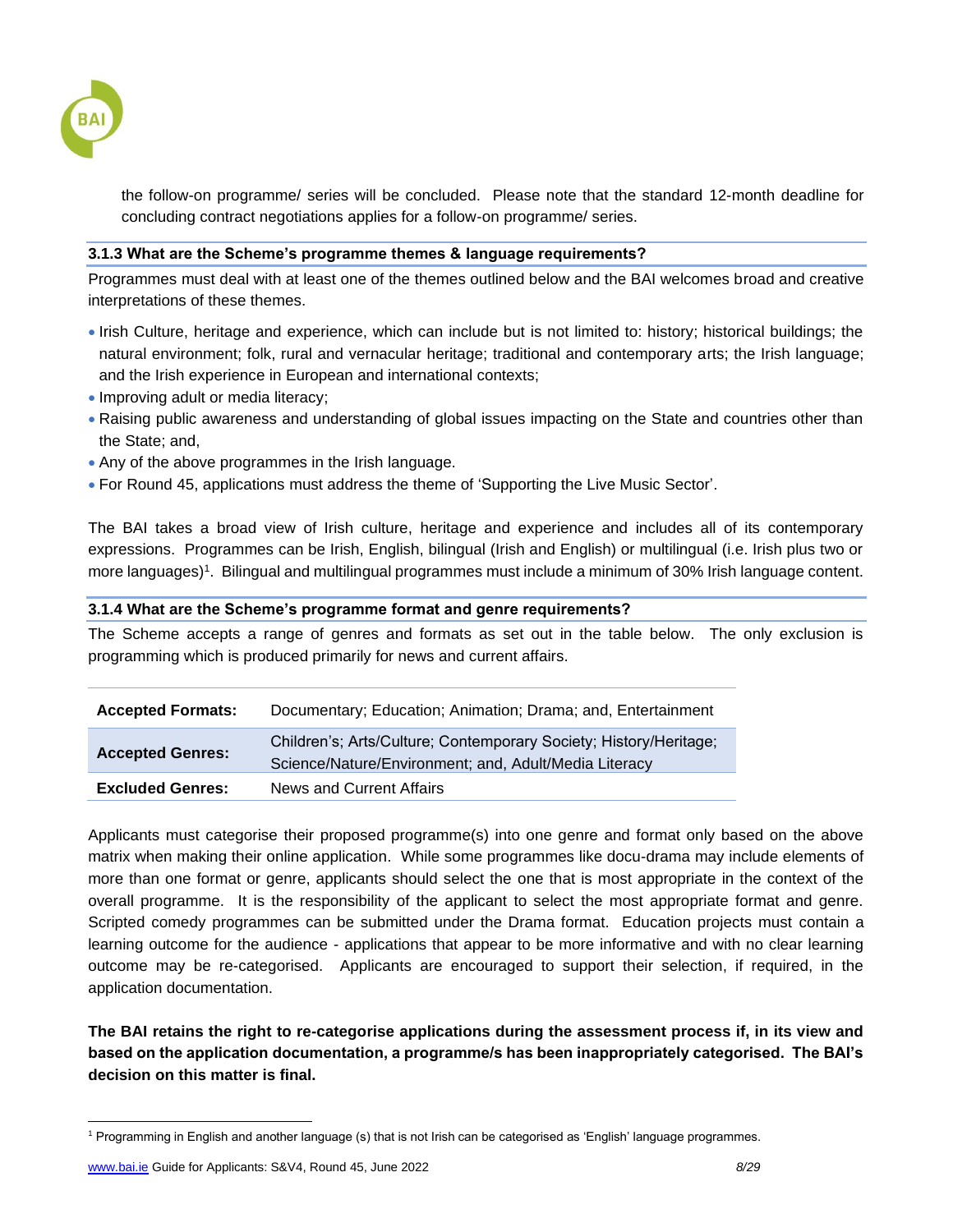

### <span id="page-8-0"></span>**3.1.5 What is the Requirement to Broadcast?**

The BAI will only fund the production of programmes that will be broadcast by an eligible broadcaster. At application stage, the BAI requires applicants to provide a letter of commitment from a broadcaster which confirms agreement to broadcast the programme in line with the BAI's requirements.

The eligibility criteria for a broadcaster are set out below.

- Radio programmes must be broadcast by a broadcaster licensed by the BAI or an RTÉ service.
- Television programmes must be broadcast on a free television service which provides near universal coverage to the State<sup>2</sup>; or on an appropriate network provider, as defined in Section 77(1)<sup>3</sup> of the Broadcasting Act 2009; or MMD system as part of a community content provision contract under Section 72 of the Broadcasting Act 2009.

Peak-time Broadcast: The eligible broadcaster attached to the project must make a commitment to broadcast the proposed programmes at peak times. All applications must include a signed broadcaster's letter of commitment to this effect, unless specifically exempted as set out above.

Peak viewing and listening times are:

| Radio programmes      | 7 a.m. – 9 p.m.        |
|-----------------------|------------------------|
| Television programmes | $6$ p.m. $-11.30$ p.m. |

Some programmes are exempted from the peak time requirement. These are:

| Children's<br><b>Programmes</b>                                                                                      | $\bullet$<br>$\bullet$<br>$\bullet$ | These are exempt from peak time requirement unless broadcast on a dedicated<br>children's channel.<br>Peak time for such channels will be designated by the BAI with reference to factors<br>such as the nature of the channel and the programming being supported.<br>This general exemption excludes the $00.00 - 07.00$ period. |
|----------------------------------------------------------------------------------------------------------------------|-------------------------------------|------------------------------------------------------------------------------------------------------------------------------------------------------------------------------------------------------------------------------------------------------------------------------------------------------------------------------------|
| <b>Educational</b><br>programmes (including<br>limited<br>not<br>but<br>to<br>adult/media<br>literacy<br>programmes) |                                     | These are exempt from peak time requirement.<br>This general exemption excludes the 00.00-07.00 period.                                                                                                                                                                                                                            |
| Irish language & long<br>form programmes                                                                             | $\bullet$                           | The peak time requirement for programmes broadcast in the Irish language<br>(whether radio or television), and long form programmes on television, extends to<br>midnight.                                                                                                                                                         |

### <span id="page-8-1"></span>**3.1.6 Access Services (Television only):**

In order to facilitate the understanding and enjoyment of television programmes by people who are deaf or with hearing difficulties, all funded programmes must make provision for subtitling. The subtitling provided should conform to the [BAI Subtitling Guidelines](http://www.bai.ie/en/download/128530/) and accompanying subtitles must be available/accessible to viewers each time the funded programme is broadcast in the State.

<sup>&</sup>lt;sup>2</sup> A free television service is defined in the Act as "a television broadcasting service for the reception of which no charge is made by the person providing the service, and the reception of which is available to at least 90 per cent of the population of the State".

<sup>3</sup> "Appropriate Network" means an electronic communications network provided by a person ("appropriate network provider") which is used for the distribution or transmission of broadcasting services to the public.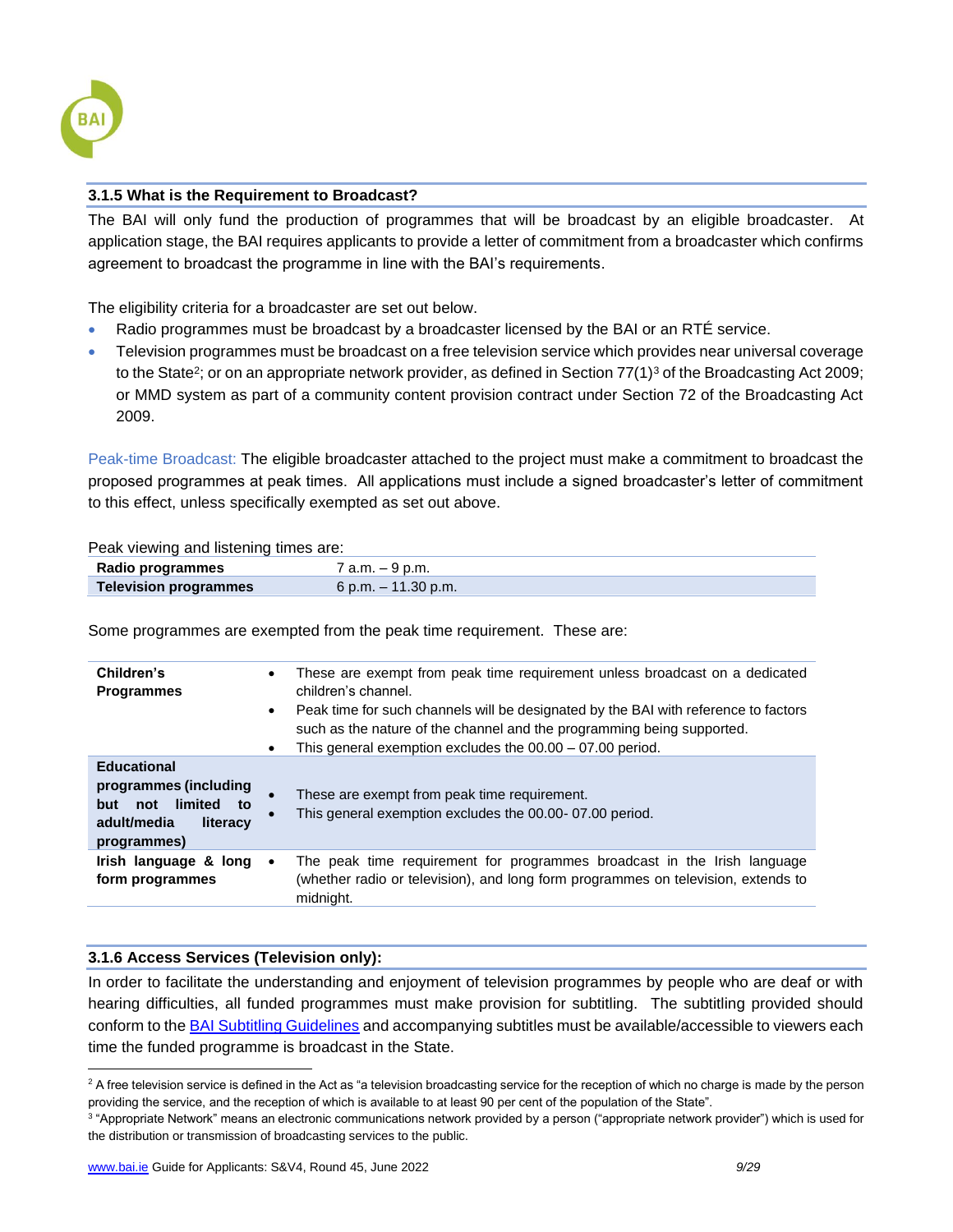

Similarly, in order to facilitate access to programmes for people who are deaf, with hearing difficulties, blind or with visual impairments, some funded programming must make provision for Irish Sign Language (ISL) for deaf or hearing impaired **and/or** Audio Description (AD) for blind or visually impaired.

With that in mind, TV Drama and children's TV applications **MUST have at least one broadcast with AD and/or ISL, with the cost deemed an eligible cost**. Drama and Children's programming applicants are free to choose which element suits their project best. This is deemed as an eligible cost and provision for these costs should be made in the budget.

Funding is also available to applicants who wish to provide Irish Sign Language (ISL) and/or audio description (AD) services in other formats (Education, Documentary, Entertainment). **The BAI** *strongly* **encourages such applications, either with ISL or AD or both, with the cost also deemed an eligible cost.**

Flexibility around these measures will be considered. For example, a primary broadcast at peak times may be permitted without ISL provided a broadcaster commits to a further secondary ISL broadcast, either at peak or offpeak hours. Further details on subtitling, ISL and AD can be found on the BAI website here: [http://www.bai.ie/en/codes-standards/#al-block-1.](http://www.bai.ie/en/codes-standards/#al-block-1)

### <span id="page-9-0"></span>**3.1.7 Is broadcasting the only way to distribute Scheme funded content?**

Completed programming funded under S&V4 can be distributed via cinema or online means (in whole or in part) before being broadcast on TV or on radio i.e. the 'cinema first' or 'digital first' principles. The BAI will permit a cinema first or digital first release only where the application has met with the Scheme's 'Requirement to Broadcast' as set out above.

### Cinema First

The Scheme requires that for the 'cinema first' principle the audiovisual programme/s must be broadcast during the peak time schedule of the eligible broadcaster within 12 months of the initial cinema release. However, if the audiovisual programme is a feature film, feature length documentary, drama or animation, the BAI is open to permitting the peak-time linear broadcast within 24 months of the initial cinema release.

### Digital First

One of the main objectives of this 'digital first' principle is for programming funded under the Scheme to engage wider audiences. All applicants that submit a cost for 'digital first' must demonstrate how they will meet this objective. The BAI would also encourage applicants that propose to use the 'digital first' principle to do so to enhance creativity and innovation.

The hosting of the any material funded under the Scheme must be done in agreement with the eligible Broadcaster. If material is hosted on platforms other than the Broadcasters website/player the Applicant will be responsible for covering any copyright related costs that may be applicable, these cannot be charged to the project. In this regard, copyright related costs are the responsibility of the Applicant and Broadcaster who commissioned the project. The BAI will not allow charges for any copyright costs that should already be met by the commissioning entity.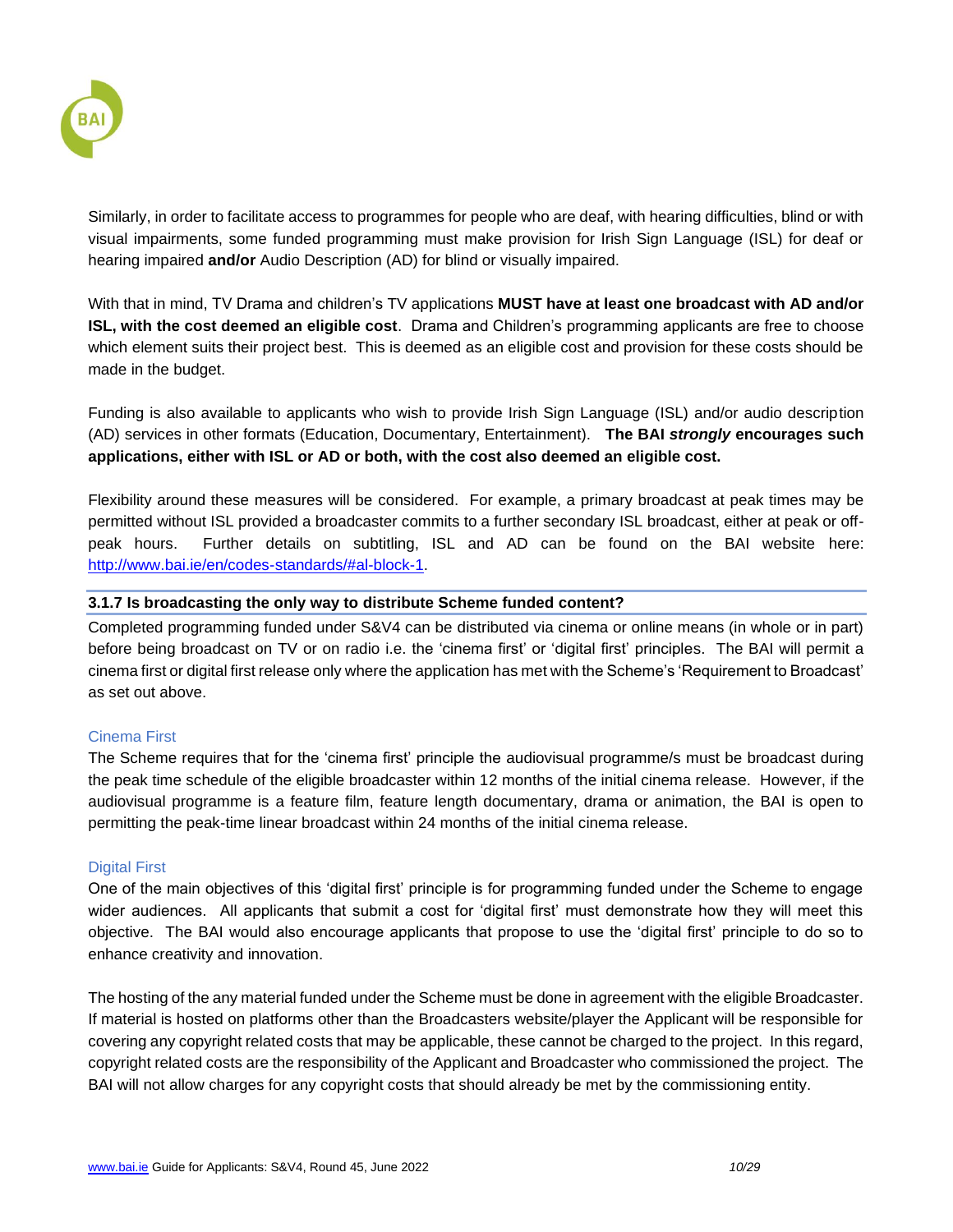

In principle, the 'digital first' aspect of a project is secondary to the linear broadcast. Material provided digitally first can be re-edited but must align closely with the linear broadcast and adhere to the S&V4 requirements.

### **Television**

The requirement for the 'digital first' release is that the audiovisual programme/s must be made digitally available within 12 months of the delivery of the content to the broadcaster. However, if the audiovisual programme is a feature film, feature length documentary, drama or animation, the BAI is open to permitting the peak-time linear broadcast within 24 months of the delivery of the content to the Broadcaster.

Funding for the delivery costs should be low given that the material provided, in whole or in part, would be produced as part of the linear broadcast. Indicatively, costs for the delivery of 'digital first' should not exceed 2.5% of the project budget. If an Applicant seeks 'digital' first' costs, the Applicant must demonstrate value for money and will be required to report on the outcome of any 'digital first' initiative within a year of project completion.

The Applicant must also make provision for Access. Please refer to page 10 of this Guide.

The approach to the 'digital first' principle must be agreed with the eligible Broadcaster and for guidance purposes only, could include: -

- all or part of the programme being made available digitally first e.g. a pre-transmission distribution via a TV player such as the RTÉ player or as an on-demand programme on Virgin Media or on a VOD service provider before appearing as a broadcast, or on a broadcaster's social media platforms and apps
- using 'digital first' to promote the programme e.g. with promo clips on social media, the use of hashtags, instagram stories, photo sharing etc.;
- a focus on certain genres and formats, including animation, children's content generally and short-form content in multiple genres, reflecting the tastes and behaviours of young audiences in particular;
- making additional material available in that material that was intended for the production was not used in the final cut e.g. extended interviews.
- Facilitating and promoting audience engagement online via viewer polls, comments and competitions etc.

### Radio

The requirement for the 'digital first' release is that the audio programme/s must be made digitally available within 12 months of the delivery of the content to the broadcaster

Also, funding for the delivery costs should be low given that the material provided, in whole or in part, would be produced as part of the linear broadcast. Indicatively, costs for the delivery of 'digital first' should not exceed 5% of the project budget. If an Applicant seeks 'digital' first' costs, the Applicant must demonstrate value for money and will be required to report on the outcome of any 'digital first' initiative within a year of project completion.

The Applicant should also consider making provision for Access.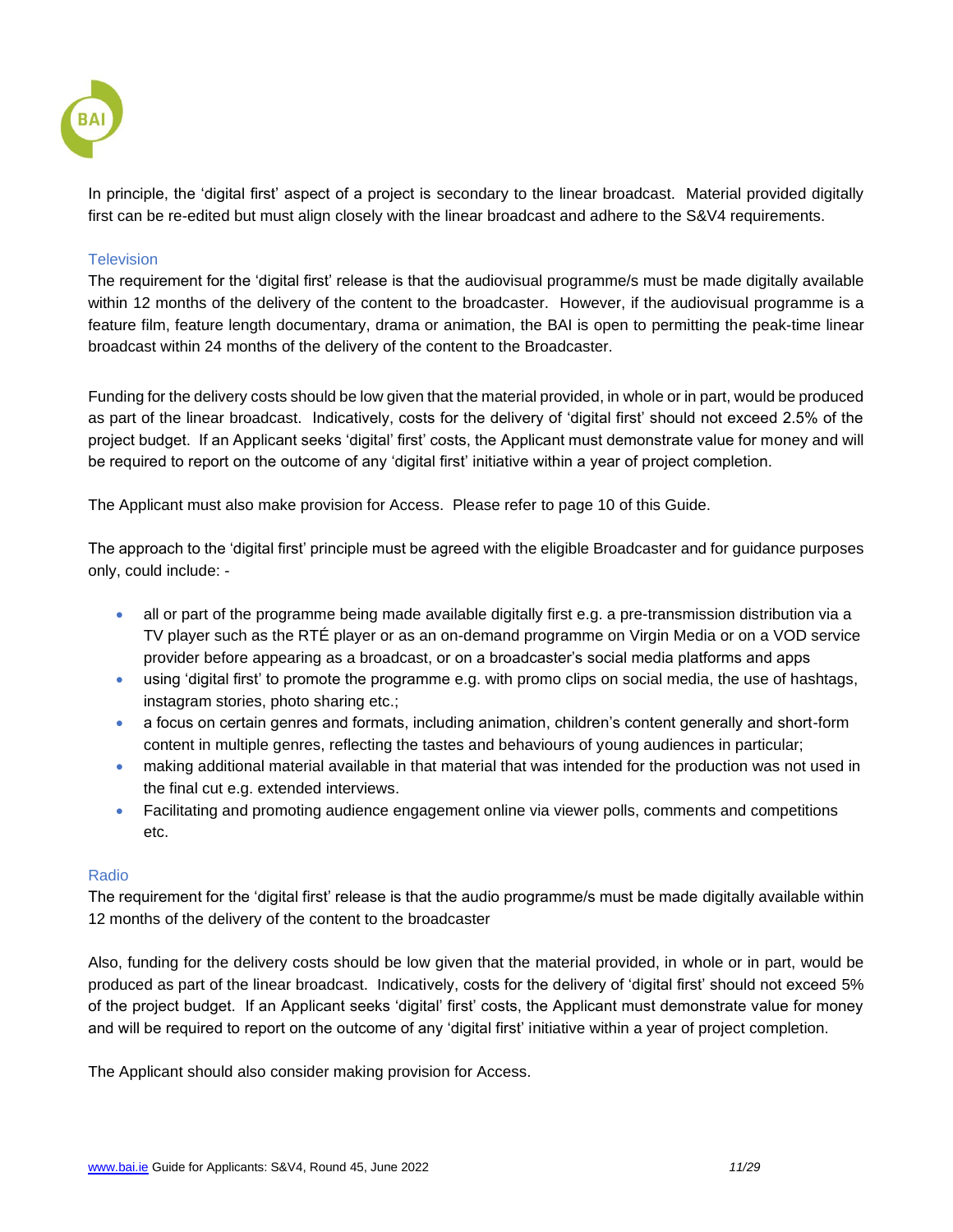

The approach to the 'digital first' principle must be agreed with the eligible Broadcaster and for guidance purposes only, could include: -

- all or part of the programme being made available digitally first e.g. a pre-transmission distribution via a Radio Station's website, social media platforms, apps and in digital formats such as podcasts, before appearing as a broadcast;
- using 'digital first' to promote the programme; with promo clips on social media, the use of hashtags, instagram stories, photo sharing etc.;
- a focus on certain genres and formats, including children's content and short-form content in multiple genres, reflecting the tastes and behaviours of young audiences in particular;
- making additional material available in that material that was intended for the production was not used in the final cut e.g. extended interviews.
- facilitating and promoting audience engagement online via viewer polls, comments and competitions etc.

### <span id="page-11-0"></span>**3.1.8 Are there limits on the level of funding?**

Under European Commission (EC) regulations concerning State aid to films and other audio-visual works, the maximum grant aid intensity permissible is limited to 50%. The EC has accepted that the programmes specified under the Broadcasting Act 2009 generally fall within the three exclusions to the 50% maximum contained in the EC guidelines. These exclusions relate to programmes which are difficult to make, low-budget or counteract the limited geographic extension of certain languages and cultures.

Applications for funding that meet the following BAI criteria must provide a rationale in the "Low Budget" section on [BAIonline](http://www.baionline.ie/) as to how the proposed programme has the character of an audio-visual work that is difficult to make:

- **1. the total budget exceeds €55,000 (radio) or €750,000 (television), and**
- **2. the total grant aid requested is in excess of 50% of the total budget, and**
- **3. the programmes are** *not* **in the Irish language, and**
- **4. the programme does** *not* **deal with adult literacy.**

The criteria for assessing "difficult to make" include:

- Producer, broadcaster or project resources
- Lack of commercial potential
- Lack of significant audience appeal
- Specificity of the linguistic, educational and cultural themes
- The experimental nature and/or creative risk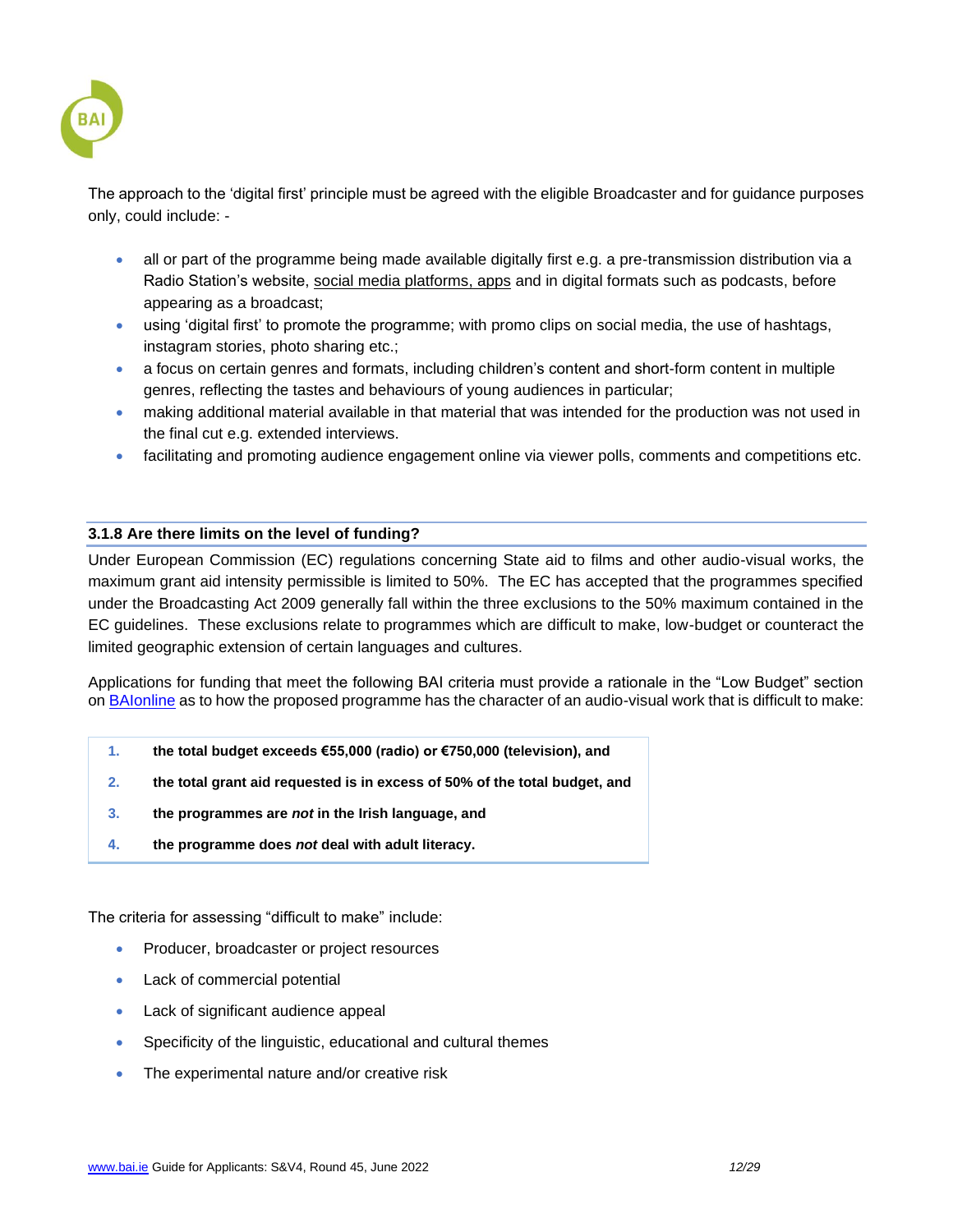

TV applications only: In addition, EU regulations provide that member States may require a minimum level of production activity to take place in their territory to qualify for grant aid. The following table outlines the BAI requirements in this regard. Applicants are required to confirm that they will comply with these requirements when applying for funding.

| <b>Grant: Total Budget</b>                                      | <b>Territorial Spend</b>                                                                                                                                                                                                               |
|-----------------------------------------------------------------|----------------------------------------------------------------------------------------------------------------------------------------------------------------------------------------------------------------------------------------|
| If the BAI grant is less than<br>50% of the total budget, then: | 160% of the grant aid awarded must be spent within the territory of the Republic of<br>Ireland. For example, if the grant is €30k for a project with a total budget of €100k,<br>then $€48k$ must be spent in the Republic of Ireland. |
| If the BAI grant is 50% or more<br>of the total budget, then:   | 80% of the overall production budget must be spent within the island of Ireland. For<br>example, if the grant is €60k for a project with a total budget of €100k, then €80k<br>must be spent within the island of Ireland.             |

The BAI may, in certain circumstances, accept a lower percentage of spending than those outlined above, for example, where there are justifiable editorial reasons or there is a conflict between the BAI's requirements and the requirements of other funders. Applicants are required to provide a rationale for the lower percentage spending in these instances.

### <span id="page-12-0"></span>**3.1.9 What are eligible costs?**

The Scheme will only accept applications for programmes that are ready to go into production. The Scheme does not accept applications for programmes already in production. Applications for standalone development or completion funding are not eligible in the general funding rounds.

The only costs that can be funded under S&V4 are eligible costs. Eligible costs are the costs associated with the production and delivery of the programme(s) and, in addition to general production costs, may include financial, legal and banking costs. Development costs may be eligible provided they are directly related to the production of the programme and have been supported by budget notes. Applicants should provide a rationale for all costs in their budget notes/ detailed budget breakdown. In the instance of an international production, Applicants are reminded that any costs incurred that are associated with the production, regardless of where the cost is incurred, are considered as eligible costs in the context of the Scheme. Therefore, the application budget and finance plan should include these costs and financing for such costs should be adequately demonstrated in the application as secure.

Ineligible costs are costs that are related to the production and delivery but are not directly related to programmemaking or delivery. Examples of ineligible costs include depreciation, general website costs and training.

In most cases capital costs are ineligible. However, where the applicant is a community group engaged in programme production, some capital costs may be eligible for funding. In these cases, applicants must provide a full rationale as to why these capital costs are required and provide three quotes for the procurement of such equipment. These shall be assessed on a case-by-case and the BAI will contribute up to a maximum of 80% of such capital costs.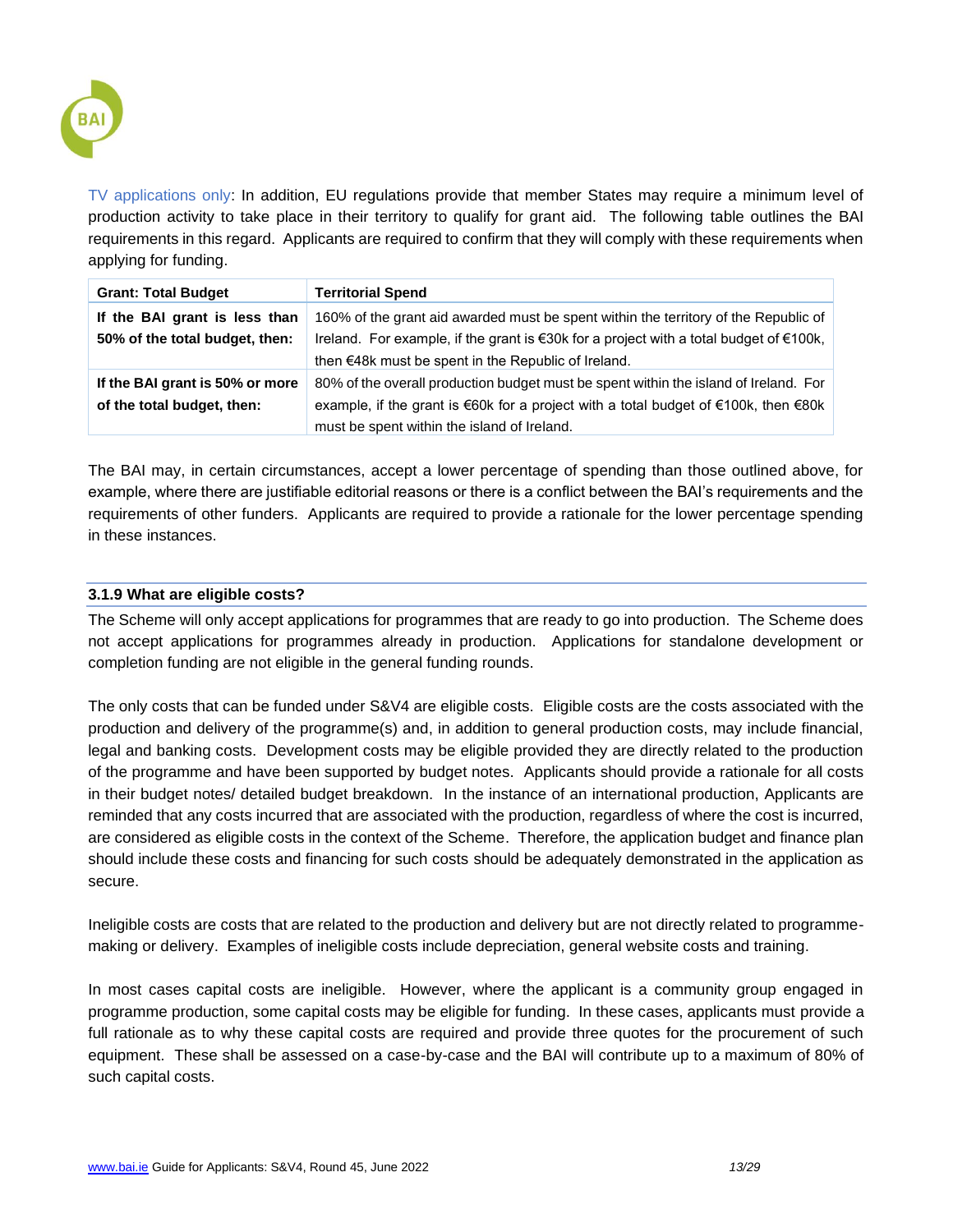

The Scheme can fund a maximum of 95% of the costs in the eligible budget. Due to the overall demand on Scheme funding, Applicants for AV projects are advised that the indicative maximum for a funding request is €500,000 and grants of this amount are more likely to be the exception than the standard funding amounts awarded. For detailed information in relation to the amounts that can be sought for individual projects, applicants should consult the funding matrix as set out below:

### **Radio Programmes**

| Minimum award           | Maximum award | Grant awarded will not represent more than the following<br>percentage of the total eligible budget |
|-------------------------|---------------|-----------------------------------------------------------------------------------------------------|
|                         | €20.000       | Up to $95%$                                                                                         |
| €20.001                 | €40.000       | Up to $90\%$                                                                                        |
| €40,001                 | €55,000       | Up to $85%$                                                                                         |
| Greater than<br>€55.001 |               | To be negotiated on a case by case basis but will not exceed 85%                                    |

### **Television Programmes**

| Minimum award | Maximum award | Grant awarded will not represent more than the following<br>percentage of the total eligible budget |
|---------------|---------------|-----------------------------------------------------------------------------------------------------|
|               | €50.000       | Up to $95%$                                                                                         |
| €50.001       | €250.000      | Up to $90\%$                                                                                        |
| €250.001      | €500.000      | Up to $85%$                                                                                         |

### <span id="page-13-0"></span>**3.1.10 Commencement of Production**

Please note that once an application has been submitted, and assessment us underway, production may commence but this is at the applicant's own risk.

### <span id="page-13-1"></span>**3.1.11 Support for the Live Music Sector**

In response to the additional funding of €2m secured by the Department for Tourism, Culture, Arts Gaeltacht, Sport and Media for 2022 for broadcast programming that supports the live music sector, the BAI is calling for submissions in support of high-quality programmes relating to Irish culture, heritage and experience that help address challenges currently faced by the live music sector in Ireland. For this funding, the BAI is putting a particular focus on projects across all formats, genres and eligible broadcasters that can demonstrate they will assist in providing a platform for music industry professionals that predominately work in the live music sector. Submissions that can provide opportunities for these individuals and groups to share their work with audiences are welcomed.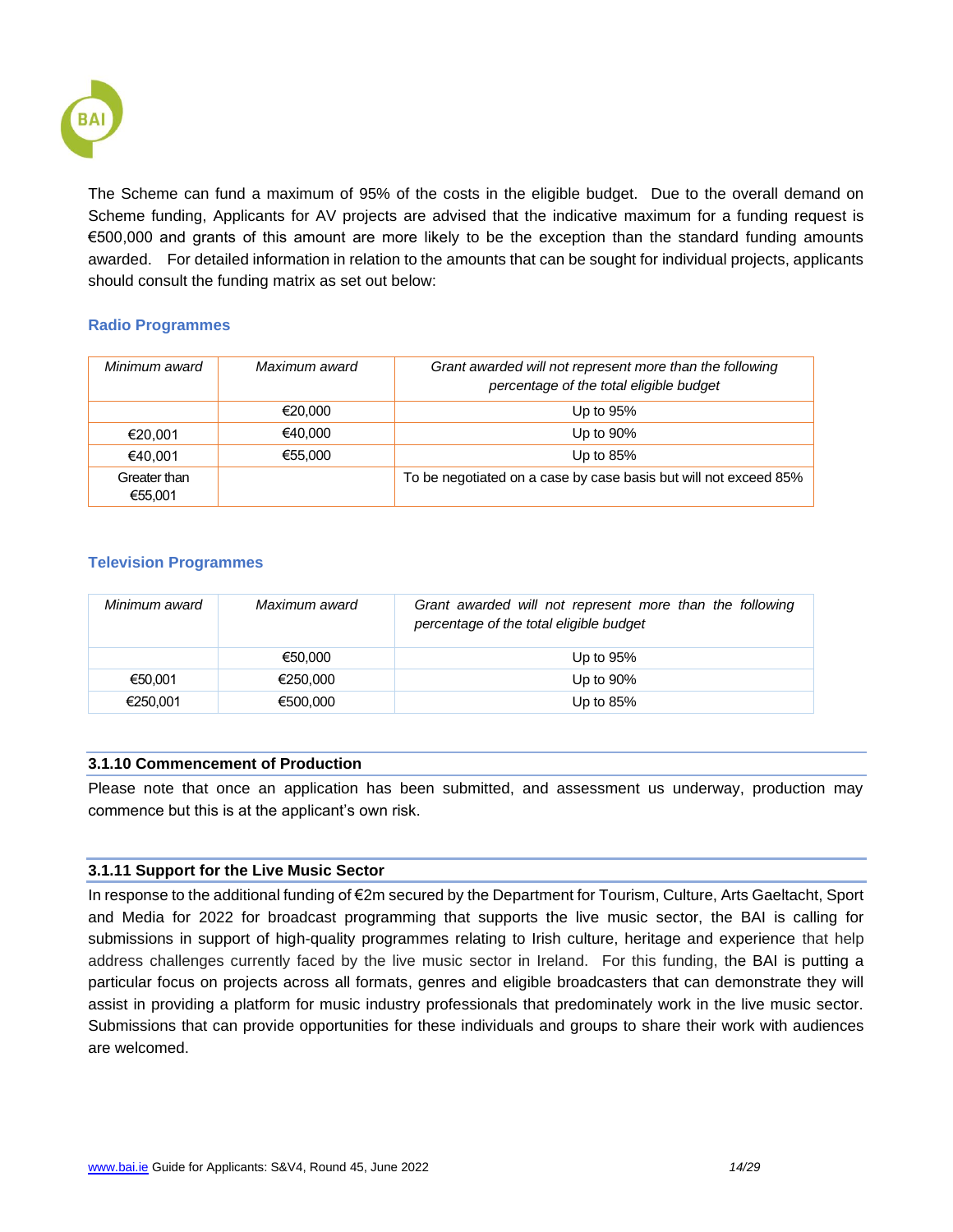

It is hoped that this initiative will provide good opportunities for musicians and music industry professionals to connect with audiences in the absence of opportunities for live performance and to share insights into how the live music industry, and those working within it, have adapted and coped in the wake of a global pandemic.

To build on the work already undertaken by the Authority to promote gender equality, and recognising the need to represent diversity in Irish society, and further to the Ministerial request, this live music sector funding stream contains a **mandatory** requirement that at least 50% of the performers **and** 50% of the creative team should be women in order to qualify for funding.

Sound & Vision 4 is a broadcast funding support scheme and all applications submitted for this Live Music Sector initiative must adhere to this requirement of the scheme. In this regard, funding is **only** available for broadcast content on Irish eligible broadcasters across radio and television, which serve Irish audiences. In order to assist potential applicants, cognisant that this is only the second such initiative for the live music sector under SV4, some examples of potential eligible applications are set out below. Please note, that this list is for indicative purposes only and does not purport to be exhaustive and/or predetermine the eligibility of an actual application submitted to the round.

Examples of eligible applications which would potentially fulfil the objectives of this particular round, namely to help address challenges being faced by the live music sector, as well as fulfilling the overall objectives of the BAI and the Sound & Vision 4 broadcast funding scheme include:

- 1) A programme of live music performance/s by musician/s or band/s, which also features interviews and conversations with the artist/s.
- 2) Bringing artists from around the country together to a central venue or venues, for a themed concert.
- 3) A collaborative broadcast featuring performances in a variety of well-known, intimate venues around the country.
- 4) A broadcast of a 'virtual' version of an existing festival.
- 5) A documentary style look at the contemporary live music sector in Ireland and how it has been affected by the Covid pandemic.
- 6) A specially commissioned performance to be broadcast as part of virtual celebration of Irish culture.

### <span id="page-14-0"></span>**3.2 Qualitative Evaluation Phase**

If the applicant and application are deemed eligible in the Preliminary Evaluation Assessment Phase, the application qualifies for consideration for the award of funding. The next stage is the Qualitative Evaluation Phase during which each application is assessed on its own merits in the context of the scheme objectives and predetermined qualitative criteria. The Qualitative Evaluation Scoring Matrix is set out at Appendix 2 for information and reference.

An applicant must achieve a score of 50% or more in each of the qualitative assessment criteria to qualify for further assessment for the award of funding. The assessment criteria are as follows: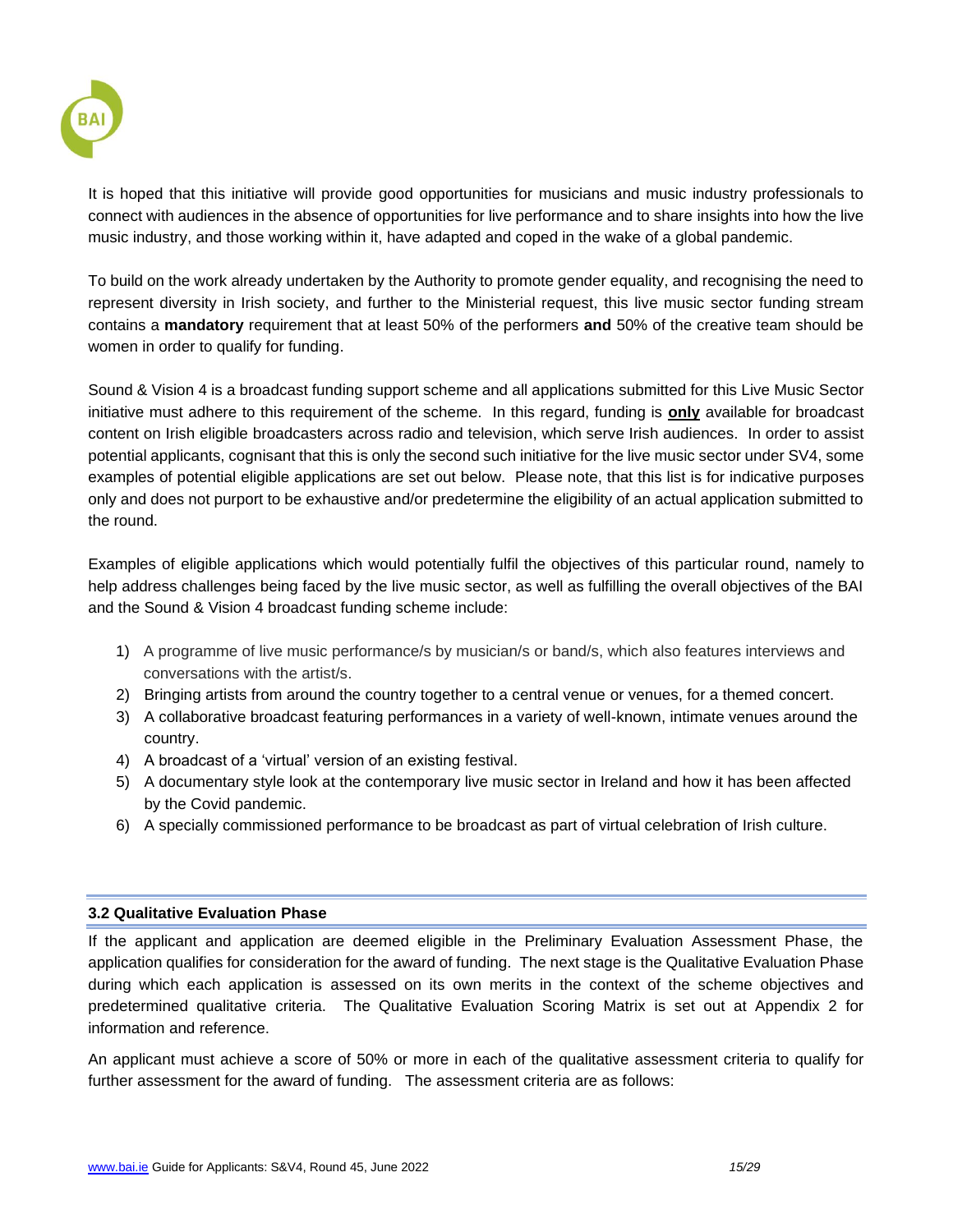

Live Music Sector Programme Production Funding Stream Mandatory Criteria:

- *Additionality, Cultural Value & Innovation*
- *Resources/Case made for Funding*
- *Quality of the Application*
- *Women in a Lead Creative Role in both production and programme content*

### <span id="page-15-0"></span>**3.3 Strategic Evaluation Phase**

In instances where there are more qualifying applications than funds available arising from the Qualitative Assessment Phase the BAI will have a further evaluation phase, the Strategic Evaluation Phase. This will focus on achieving a balance in the overall package of funded projects in the context of the scheme objectives. The recommendations for the qualitative phase will also be considered here. Final recommendations are then submitted to the Authority for ratification*.* The assessment criteria for this phase are:

Live Music Sector Programme Production Funding Stream Strategic Criteria:

- Diversity of content with references to formats, genres, content and audiences served
- Irish language
- Talent & skills development
- Overall Qualitative assessment score

The Strategic Evaluation Scoring Matrix is set out at Appendix 3 for information and reference.

### <span id="page-15-1"></span>**3.4 Authority**

The final stage sees the Authority make final decisions on the applications, considering recommendations emerging from the previous assessment phases. Following ratification, the BAIonline application status of any recommended application will be indicated as "Successful".

### <span id="page-15-2"></span>**3.5 Decision Making Process**

The following procedure will be followed by the BAI in determining the most suitable applicants for the award of funding: -

3.5.1 An initial evaluation will be made of each application to ensure that it meets with the qualifying criteria of the scheme including applicant eligibility and that all the information and documentation required has been submitted. Any applicant that does not meet with any one of the listed criteria will be disqualified and will be excluded from the application process (refer Appendix 1). The BAI staff will check for any potential conflicts of interest with the assessors prior to distributing any applications to the next stage of assessment.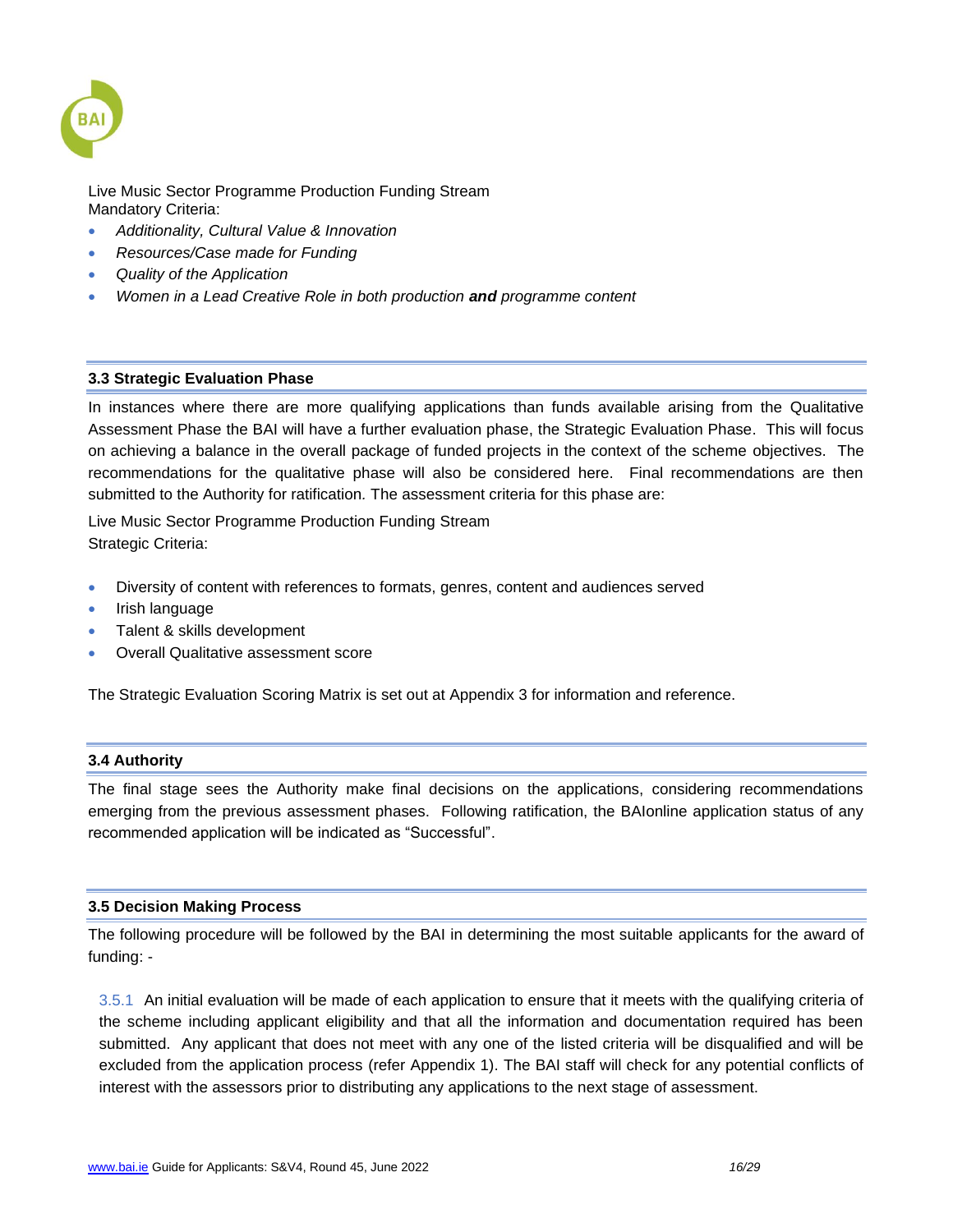

3.5.2 The eligible applications are then arranged in groups. The groupings may be informed by proposal type (Radio or TV); format; genre; amount requested and so forth and assigned to a Qualitative Assessment Panel.

The Panel will be made up of BAI staff and external assessors and in the formation of each Panel, the BAI will take into account appropriate skills and experience required to assess the projects. Each application is assessed by each external Panel member independently and then a meeting is convened to discuss each application. The panel will agree a score for each application and a list of the funding recommendations will be agreed. The Executive will then circulate a draft of the matters agreed to each panel member for consideration and approval. On completion of all the panel assessment meetings, including signoff on the assessment meeting documentation, the complete list of funding recommendations is compiled. If the recommended amount of funding exceeds that which is available for the round, a strategic assessment phase will be required.

3.5.3 A Strategic Assessment Panel is established of senior members of the BAI management and staff members involved in the running of the S&V4 round. This forum considers collectively the Qualitative Assessment Phase scores, the Panel recommendations and the strategic criteria. The BAI is obligated to aim for a balance of content outcomes that facilitates the best mix of formats, genres, language and audiences based on the applications received for the round. The applications that achieve the highest scores will be awarded funding.

3.5.4 The final stage sees the Authority make the final decisions on the applications, considering the recommendations emerging from the previous assessment phases.

### <span id="page-16-0"></span>**3.6 Funding Decisions**

### *Successful applications*

Where the BAI has approved an application for funding, the following steps apply:

- The BAI informs the applicant of the decision, setting out any condition(s) attaching to the offer.
- The BAI will make public a list of the funding offers ratified by the Authority.
- The successful applicant must confirm his/her acceptance of the offer of funding and any condition(s) attached thereto by the BAI.
- A successful applicant is required to enter into a contractual agreement with the BAI, on terms to be specified by the BAI. Such terms include a schedule relating to the drawdown of funds by an applicant. Funds are administered by the BAI in accordance with the terms of the contractual agreement.

### *Unsuccessful applications*

Where the BAI has rejected an application for funding, applicants are notified individually and provided with information on the performance of their application in the assessment process. The BAIonline application status will indicate at what stage your application was rejected:

- If the application is rejected during the Qualification Assessment Phase, the status will indicate 'Rejected - Preliminary'.
- If an application is rejected during the Qualitative Assessment Phase, the online status will indicate it as 'Rejected – Stage 1' when the Round has been ratified.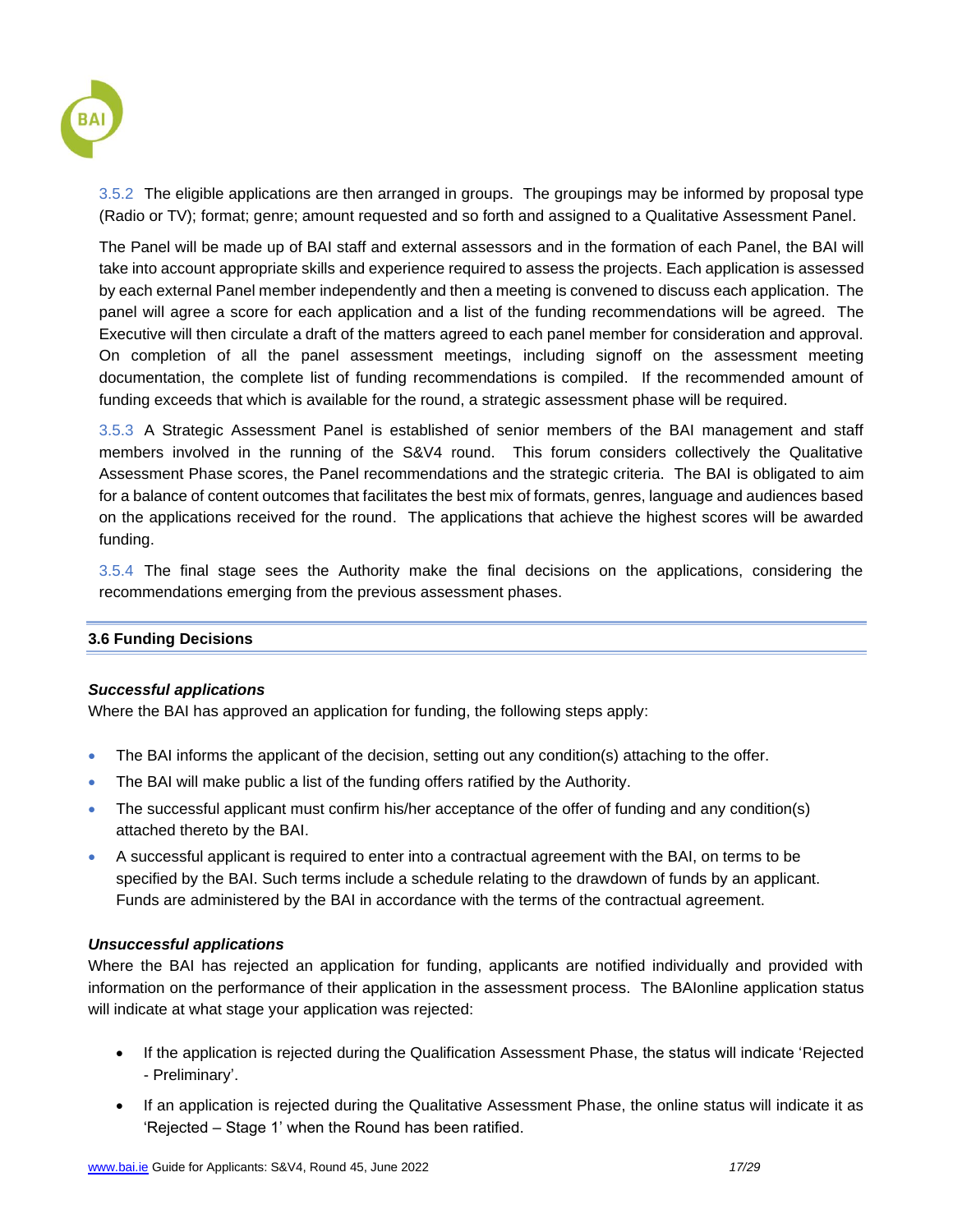

If an application is rejected during the Strategic Assessment Phase, the online status will indicate it as 'Rejected – Stage 2' when the Round has been ratified.

### <span id="page-17-0"></span>**3.7 Contracting**

When contracting with the BAI a successful applicant will be required to provide certain deliverables to the BAI. For information, below is a non-exhaustive list of what would be required at contracting. Note that these documents do not have to be in place when making an application; they are included here for guidance only.

- 1. Budget & Finance Plan
- 2. Treatment
- 3. Programme and Grant Details
- 4. Insurance Policy
- 5. Broadcaster Confirmation letter
- 6. No Set off letter from the relevant Bank
- 7. Tax Clearance Information

### <span id="page-17-1"></span>**3.8 Disclaimer**

The information supplied in this document is not an exhaustive account of the statutory requirements and legal obligations on applicants for funding under the Scheme. It should not be regarded as a complete or authoritative statement of the law.

Persons to whom the present document is made available must make their own independent assessment after taking their own professional advice and making such further investigations, as they deem necessary on all relevant matters. The BAI makes no representation or warranty, express or implied, with respect to the information contained in the present document or with respect to any oral or written information made or to be made available to any potential applicant or its professional advisers. Any liability in this regard is expressly disclaimed.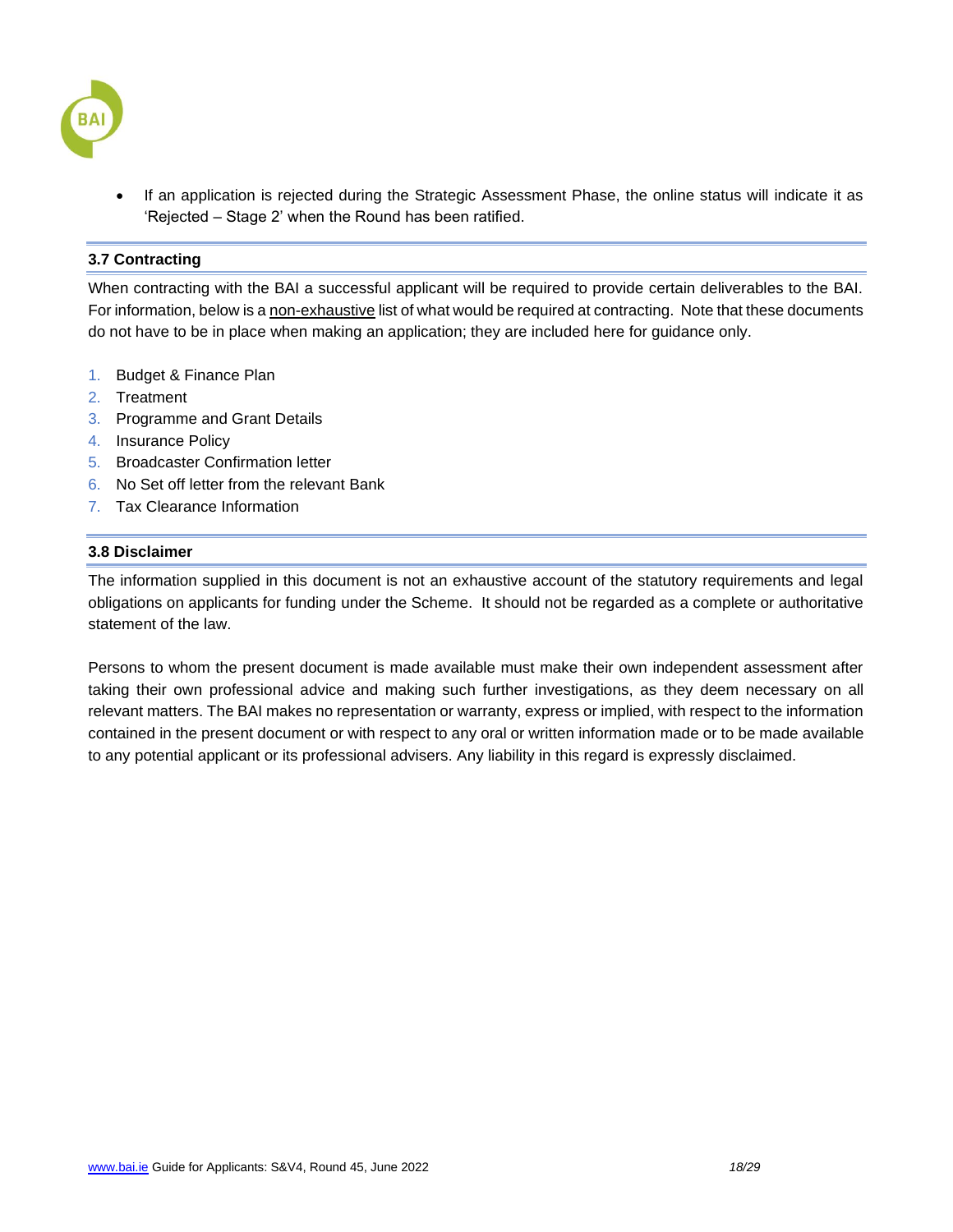

### <span id="page-18-0"></span>**4. Application Format**

This section of the document explains the separate elements of the Official Application Form and sets out the information the BAI requires under each element. This should be read in conjunction with the Application Form which is available from [www.bai.ie](http://www.bai.ie/) and [BAIonline.](http://www.baionline.ie/) Applicants who fail to complete **all** mandatory sections of the Application Form and provide **all** mandatory documentation **in the correct format** will be rejected at preliminary evaluation stage. The table below identifies the items that are mandatory for each type of application. Items outlined in the table below need to be incorporated into one PDF document only.

| #            | <b>Application Form Contents</b>                                                                                                                                                                                                   | <b>Mandatory</b>                                                |
|--------------|------------------------------------------------------------------------------------------------------------------------------------------------------------------------------------------------------------------------------------|-----------------------------------------------------------------|
| 1            | Programme Specification, including Treatment                                                                                                                                                                                       | For all applications                                            |
| $\mathbf{2}$ | <b>Budget</b>                                                                                                                                                                                                                      | For all applications                                            |
| 3            | Budget Notes and/or a Detailed Budget                                                                                                                                                                                              | For all applications*                                           |
| 4            | Finance Plan, including Territorial Spend                                                                                                                                                                                          | For all applications                                            |
| 5            | Letter of Commitment from a Broadcaster                                                                                                                                                                                            | For all applications**                                          |
| 6            | If proposing to use the 'Digital First' principle, letter of<br>commitment from eligible Broadcaster should include<br>confirmation of agreed approach to the creation of<br>material for the digital first aspect of the proposal | For all applications if using the<br>principle                  |
| 7            | Letter(s) of Commitment from other Funders                                                                                                                                                                                         | Advised but not mandatory***                                    |
| 8            | CVs and letters of Commitment (if applicable) from Key<br>Personnel /Talent / Contributors (note: compulsory for<br>Live Music Initiative)                                                                                         | For all applications                                            |
| 9            | Indicative Running Orders                                                                                                                                                                                                          | Mandatory for radio applications,<br>except for scripted dramas |
| 10           | Scripts                                                                                                                                                                                                                            | For Drama applications                                          |
| 11           | <b>Animation Samples</b>                                                                                                                                                                                                           | For Animation applications only                                 |
| 12           | <b>Work Samples</b>                                                                                                                                                                                                                | For Live Music applications only                                |

*\* budget notes are recommended for all applications and are mandatory for Radio projects, a detailed budget is required for all TV projects.*

*\*\*see section 3.1.5 for certain exceptions*

*\*\*\*please read section 4.6 for information on acceptable threshold*

Items not included in the above list such as show reels and promotional material should not generally be included in the application. If applicants include additional supporting material in the Application Form that they believe is essential to the assessment of their projects, they must set out their rationale for it. This includes links to animation artwork or music stored on the internet (see sections 11 and 12 of the Application Form). The BAI reserves the right not to view or consider any material not submitted on the Online Form or the Application Form.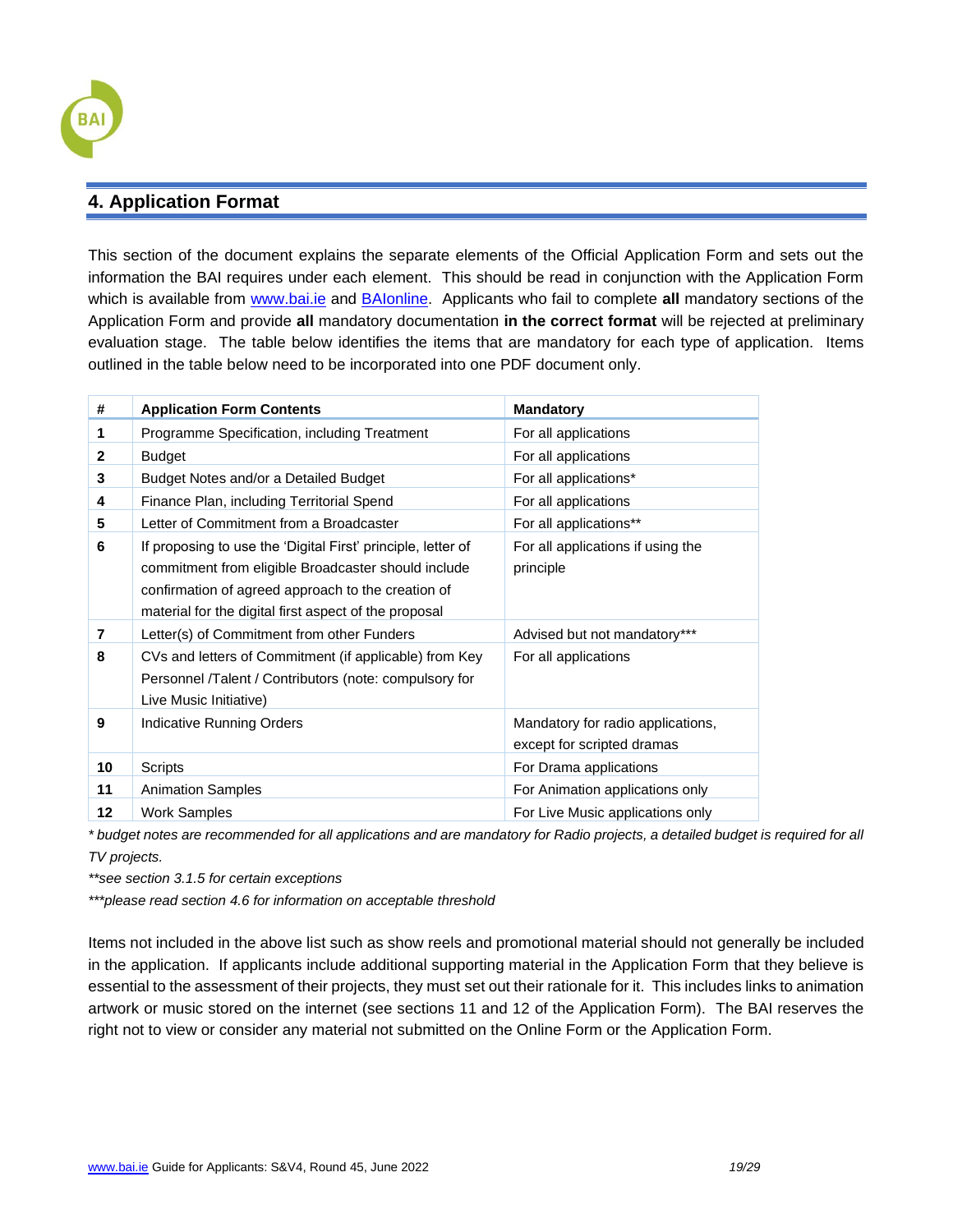

### <span id="page-19-0"></span>**4.1 Programme Specification**

Use this part of the application form to convey what your programme is about to the BAI's assessors. Complete each section as per the guidance in the form. Provide headline details about your project in the first section. In the second section, explain your programme idea in a couple of lines in the synopsis and then set out the Programme Content in more detail. This should include your approach to the narrative and the audio or audiovisual approach. The Programme Specification should not be used solely to provide background information on a subject; you must explain how your programme is going to deal with the subject. Please note that if you receive an offer of funding, you will be asked to provide a treatment for inclusion in your contract with the BAI for the funding. The second section of the Programme Specification is the treatment. You may need to revise this for the purposes of the contract.

### <span id="page-19-1"></span>**4.2 Budget**

The Application Form includes one budget template for radio projects and one for television projects. Both budget templates are divided into two sections – eligible costs and ineligible costs (see Section 3.1.9 for definitions and examples). Line items have been categorised under sub-headings in these sections. All applications must include a completed budget template for their project using the existing categorisation and breakdown. Please see the BAI's requirements for budgets below.

### *Completing the Template*

Television applications must include the total figures for each relevant line item in the budget. Use the budget notes and/or detailed budget section to provide a breakdown of these figures, particularly if you are entering figures in the line items marked "Other".

Radio applications must itemise the cost of each budget item and indicate fully how this figure has been calculated. This should be set out with reference to the Unit Description, Number and relevant Rate. If your project will incur costs not listed in the template, use the "Other" line item and provide the necessary explanations in the Budget Notes. In the case of staffing and productions costs, a daily rate should be provided if less than one week is involved. An hourly rate should only be provided where less than a day is required. See below a sample completed line item where a producer is budgeting for their time in days. The total therefore is the number of days times the producer's rate:

| No. | Personnel | Unit Description | Number | Rate | $\tau$ otal       |
|-----|-----------|------------------|--------|------|-------------------|
|     | Producer  | ⊃av              |        | €xxx | $=$ number x rate |

### *VAT*

Line items in the Budget must be submitted exclusive of VAT unless the applicant is **not registered** for VAT. In that instance, an applicant may include VAT as a cost in those line items where VAT is a non-deductible cost to the applicant. The BAI requires successful applicants to provide confirmation from the Revenue Commissioners at appropriate points that their VAT status has not changed.

### *Currency*

The budget must be presented in the currency in which the majority of the production will be financed. If the production will not primarily be financed in Euro or Sterling, a Euro budget should also be provided. Contracts will be finalised and signed based on indicative Euro payments. This will be further explained during contract negotiations.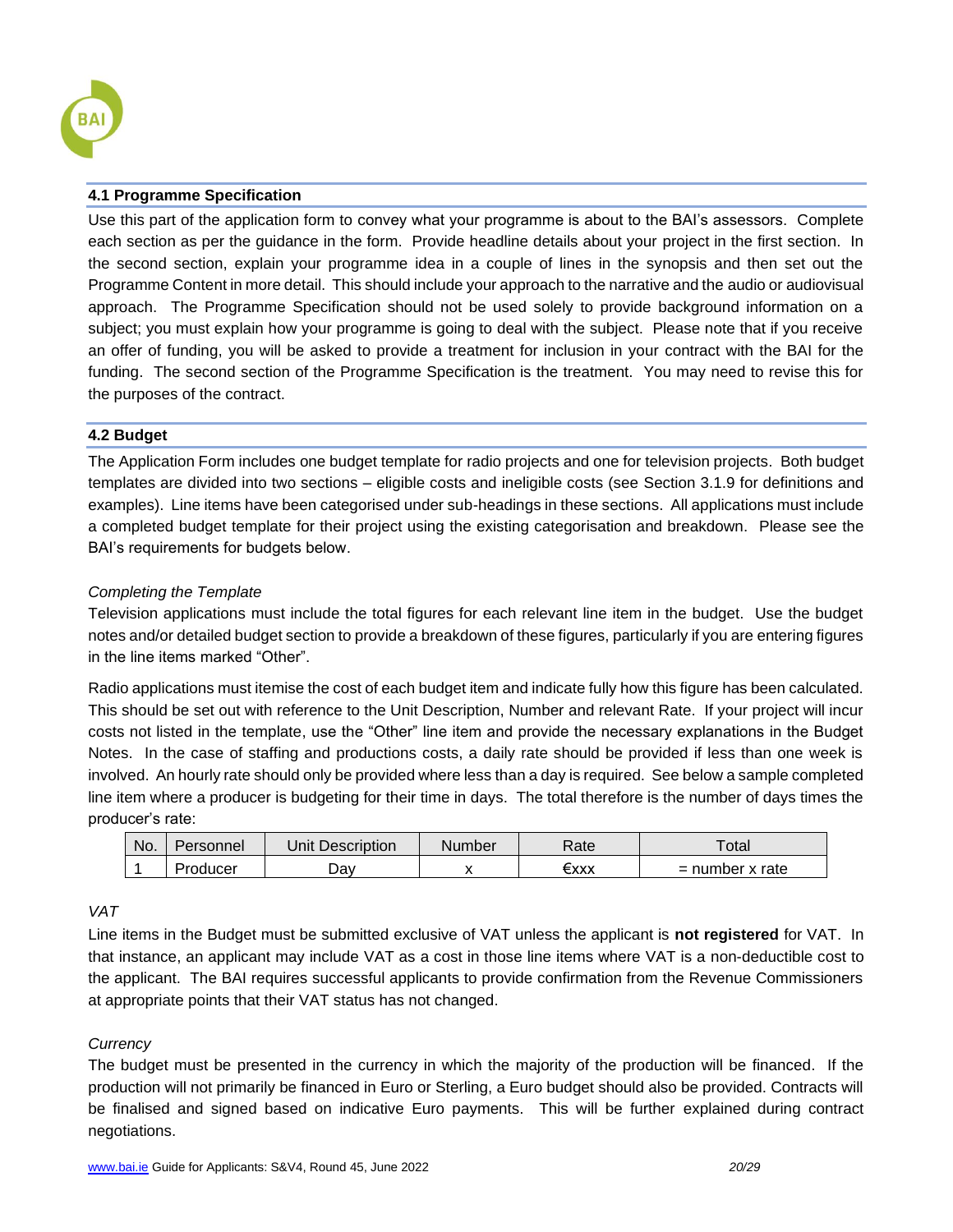

### *Travel and Subsistence*

Travel costs should be in line with the current Civil Service rates – circular here <http://circulars.gov.ie/pdf/circular/per/2017/05.pdf>

Subsistence costs should be in line with the most recent Civil Service rates – circulars as follows: Subsistence:<https://circulars.gov.ie/pdf/circular/per/2017/06.pdf>

### *Overheads and Production Fee / Contingency Fee*

Calculate overheads as a percentage of the eligible costs. This should generally be up to 5%. This is a contribution towards the related overhead costs incurred by the producer during production.

A production or contingency fee may be included in the budget and is calculated as a percentage of the eligible costs. The production or contingency fee is set with reference to factors like the complexity, duration and scale of the production and recognises the potential for changes in financial requirements that may arise over the course of programme production. This is generally up to a maximum of 10%; however, this can be negotiated on a caseby-case basis.

### *Accounts*

Provision must be made in the budget for the cost of an accountant's report-of the project under the M45 – Grant Claim standard i.e. the engagement of a qualified person to examine and sign off on a final cost statement etc.<sup>4</sup> Refer to your homepage on [BAIonline](http://www.baionline.ie/) for guidance on the M45 Grant Claim standard.

### *Archiving and Subtitling (BAI Delivery)*

All programmes funded under the Scheme will be archived by the BAI; provision should be made for this cost. For radio one CD copy of the programme will be required. For TV one DVD plus an [AS-11 .mxf](https://amwa.tv/projects/AS-11.shtml) digital copy of the programme with an appropriate subtitle .stl file and a [DPP metadata .xml](http://dpp-assets.s3.amazonaws.com/wp-content/uploads/2014/05/DPP-Metadata-Application-Information-Definitions-v1.0-Published.pdf) file submitted on a suitable carrier for each television programme. **Please note that unless it has been otherwise agreed in writing, all funded television will be required to submit programme material in accordance with the above.** It is advised that suitable provision for these costs is included in the application budget. Specific requirements for TV digital items, for example naming conventions, will be outlined to you prior to contracting with the BAI.

Television programmes must be broadcast with the availability of subtitling. Provision must be made for subtitling in the budget. Subtitling and the provision of other access services are considered eligible production costs by the BAI. Please also ensure to budget for delivery of the .stl file and any relevant access digital files that need to be submitted with the AS11 digital copy of the programme. In the case of programmes that are not in the English language, an English translation .stl file will also be required to be submitted.

For television programmes that include Irish Sign Language (ISL) and/or Audio Description (AD) access services, the requirements for delivery to the BAI will be set out in the contract for funding. Note that Drama and Children's

<sup>4</sup> European Commission rules require that a formal review is completed on each project to ensure compliance with the Scheme Document and EC State Aid rules.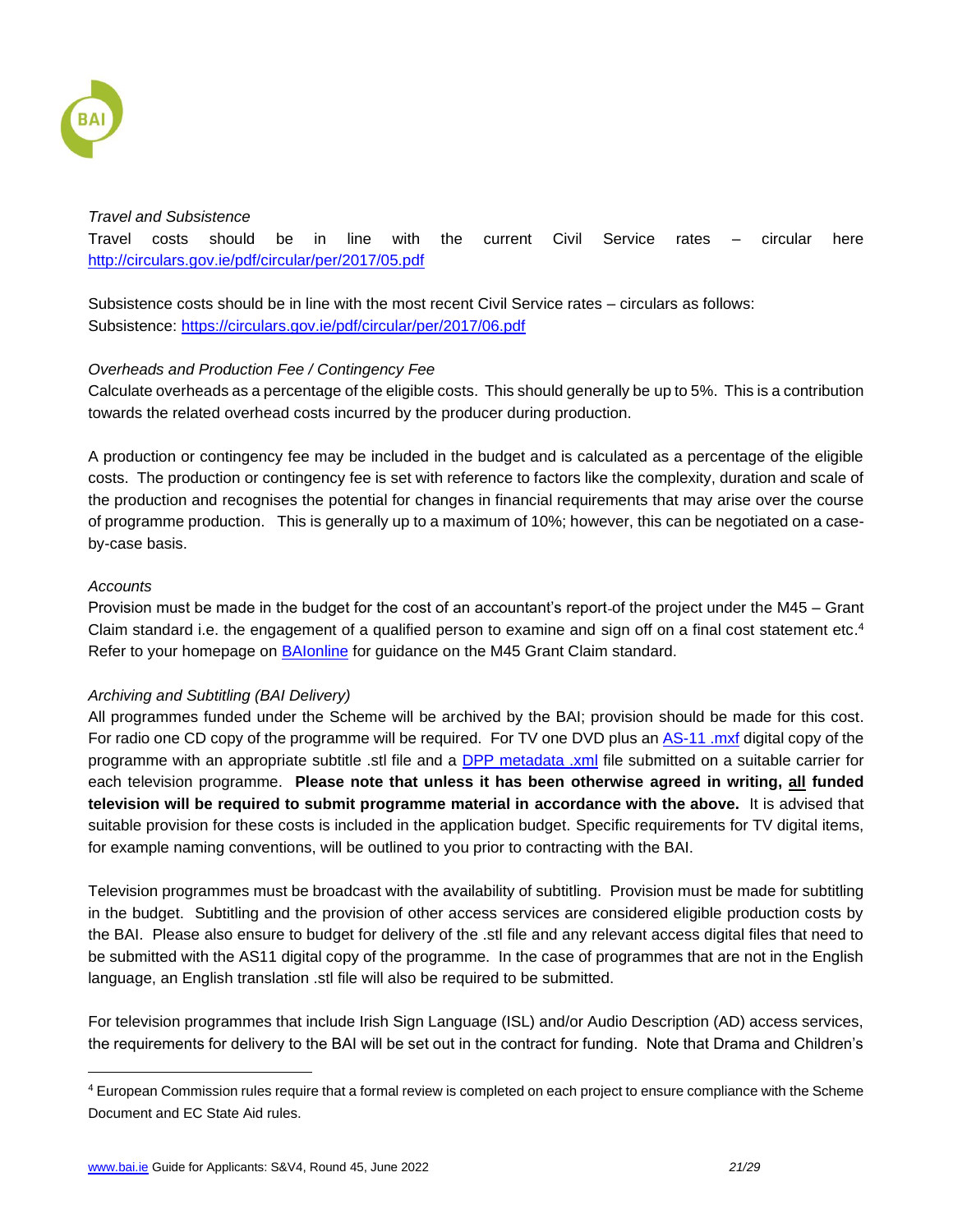

programmes have a mandatory requirement for ISL and/or AD. Digital AS-11 files should also contain the relevant file with audio description or ISL.

### <span id="page-21-0"></span>**4.3 Budget Notes and/or a Detailed Budget**

This section is mandatory. Applications without Budget Notes and/or a Detailed Budget will be disqualified in the first stage of assessment.

All radio applications **must** include budget notes. It is recommended that all Television projects provide budget notes; in the instance of television applications, they must include budget notes and/or a more detailed budget. The detailed budget must be easily referenced against the budget template. Use the "Page/Ref" column in the budget template to do this.

Use the budget notes to explain how you are going to achieve the programme described in the treatment using the resources listed in the budget. The notes should link to these parts of the application for the assessor. Applicants must adequately justify the time, rates and costs for line items in this section. The notes should provide a breakdown of any costs that are 'bundled' in the budget, e.g. travel and subsistence, and they should explain why particular cost lines are necessary and justified in the context of the proposed programme. Clearly identify where the same person fulfils more than one role, and, if different rates are proposed, this must be justified in these notes. Applicants should also include a summary of the items that have been included in the overhead costs and an explanatory note on the production fee, if you have included one.

Where the applicant is a community group engaged in programme production, some capital costs may be eligible for funding. If requesting funding for capital costs, provide a rationale in the budget notes for these costs. Note the grant can fund up to a maximum of 80% of capital costs.

### <span id="page-21-1"></span>**4.4 Finance Plan**

The finance plan must be presented in the currency in which the majority of the production will be financed. If the production will not primarily be financed in Euro or Sterling, a Euro budget must also be provided.

Set out all the funders for the project under the eligible and/or ineligible section of the finance plan, as appropriate. The applicant can be a funder to the project. Clearly state the total amount of funding you are seeking from the Scheme and calculate it as a percentage of the Eligible Costs. The total amount in the finance plan must reflect the total amount in the budget. The Scheme cannot fund over 95% of the eligible costs nor can it fund any of the ineligible costs. 95% is only available in the case of radio projects with a total eligible budget of equal to, or less than, €20k and television projects with a total eligible budget of equal to, or less than, €50k. Please see Section 3.1.8 above for details on the funding matrices that apply.

**TV Applicants only:** In the Territorial Spend table, applicants confirm that a certain minimum percentage of the total budget or grant will be spent in a particular territory. The percentage spend and territory spend are different depending on whether the grant is greater or less than 50% of the total budget. Complete the table as instructed in the Application form.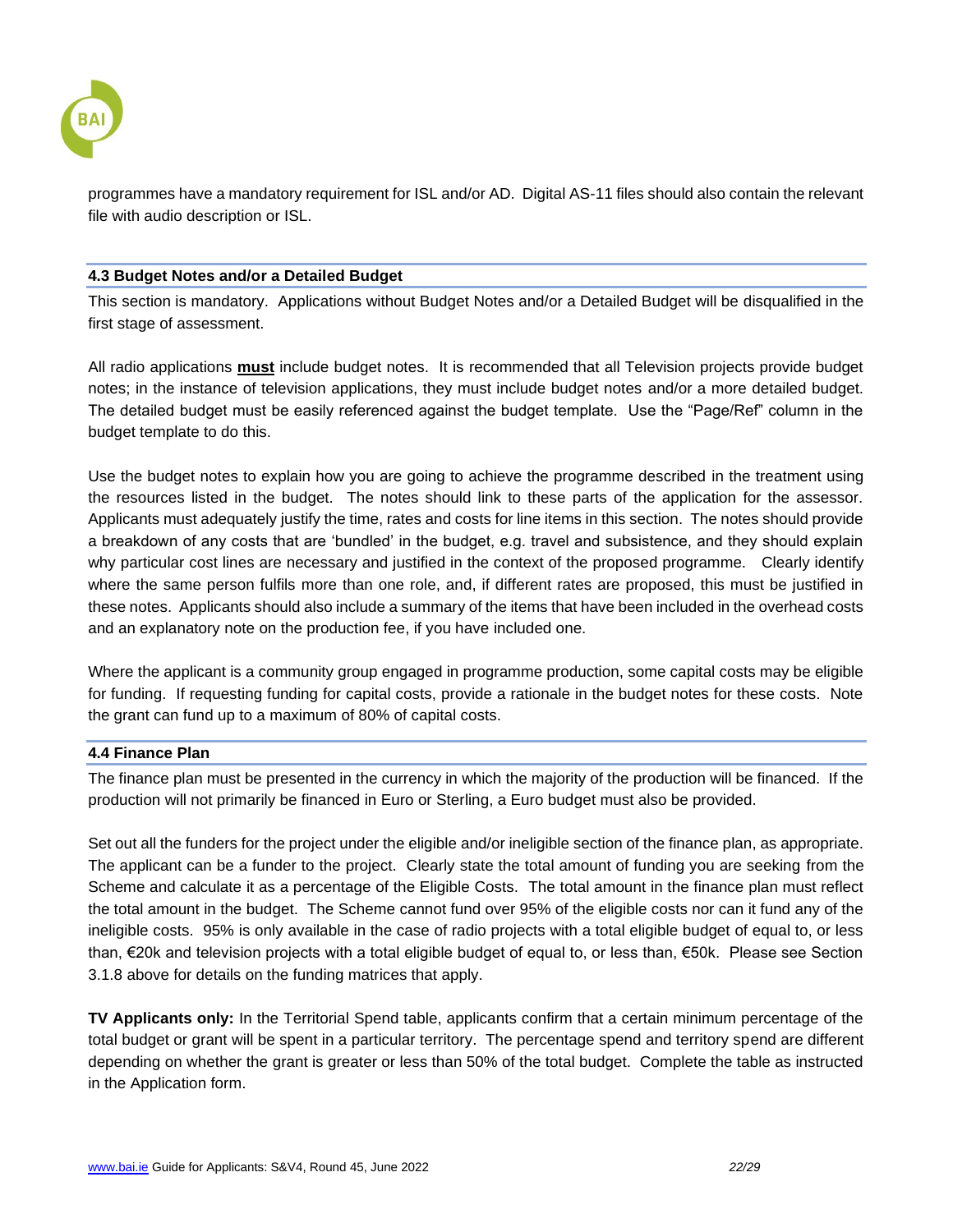

### <span id="page-22-0"></span>**4.5 Letter of Commitment from a Broadcaster**

Letters of commitment from a broadcaster must meet the following requirements:

- It must be set on the broadcaster's headed paper, recently dated and signed by the broadcaster;
- It must refer to the title of the applicant's project;
- It should indicate the channel on which the programme will be broadcast;
- It should commit to broadcasting the programme or series at peak times (see Section 3.1.5 for definition of peak times);
- It must commit to broadcasting the programme or series with the relevant access services e.g. subtitling (for television programmes only);
- In the event of programmes being delivered with Irish Sign Language or Audio Description, it should commit to broadcasting at least one broadcast of this version within one year of the initial broadcast.
- It should confirm any financial commitment to be provided by the broadcaster, if applicable;
- It should confirm any commitment to the Digital First Principle by the broadcaster, if applicable; and
- It should confirm that the broadcaster is eligible under the Scheme (see Section 3.1.5 for broadcaster eligibility).

As outlined in section 3.1.5, in **certain** circumstances a letter of commitment from the broadcaster may not be required at the application stage. **For these particular circumstances, Applications that do not include a broadcaster letter must give an indication of the type of broadcaster intended for the programme.**

**For all other programme formats, in instances where there is no Broadcaster letter included that sets out the above listed required commitments, the BAI reserves the right to reject applications at preliminary assessment stage.** 

### <span id="page-22-1"></span>**4.6 Letter(s) of Commitment from Other Funders**

If parties other than the BAI, the broadcaster and the applicant are proposing to provide funding for the project, letters of commitment in this regard should be included in the application. These should be on headed paper, signed and dated within three months of the relevant round closing date. The letter should identify the project by name and confirm the amount of support being provided, when it will be available, and any conditions attached to this support. These letters and dates are not mandatory but in the absence of such correspondence the BAI reserves the right to consider in assessment that this support is not confirmed even though it may be listed as confirmed elsewhere in the application, and if a significant level of funding is not confirmed as secured, the project may be discounted from the application process. Draft/unsigned documentation from funders will not be accepted as evidence of support.

**As stated above, all funding should be confirmed as secured. Indicatively, if at least 85% of the other funding outlined in the Finance Plan is not demonstrated as secured at the time of application submission, the BAI reserves the right to discount the project from the application process.**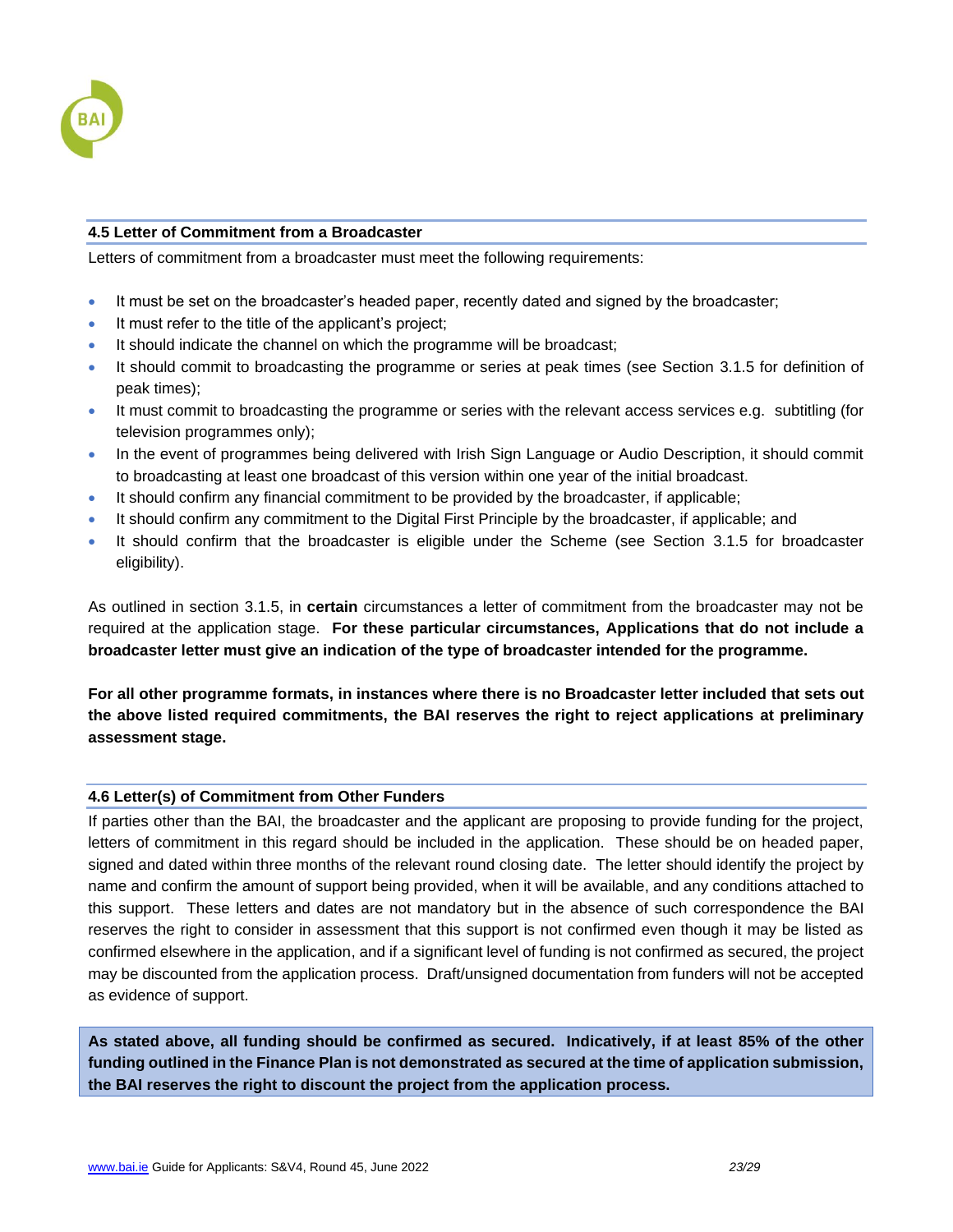

### <span id="page-23-0"></span>**4.7 CVs and Letters of Commitment from Key Personnel**

This information is mandatory for key personnel. A CV can be a profile or biography if it is appropriate for the application. You may also wish to provide letters or emails of commitment from key personnel where their involvement could be deemed difficult to secure. If any key personnel have worked on previous Sound & Vision projects for other contracting entities this information should be included in the biography submitted for these individuals.

Please note that personal data should only be provided if you believe it is required to assess the project. Accordingly, if any personal data is included this information should be attached in the Confidential Material section on [BAIonline.](http://baionline/)

### <span id="page-23-1"></span>**4.8 Key Talent / Key Contributors**

Letters of Commitment from Talent/Key contributors should also be submitted if relevant. In this regard, Applicants are encouraged to include letters of commitment from Talent/Key Contributors that are essential to the delivery of the project and/or difficult to confirm. Applicants seeking funding to support the live music sector, **must** include letters of commitment from Talent/Key Contributors.

This material should correspond with the material listed in the Programme Specification outlined in your application. Please note that in the absence of such correspondence the BAI reserves the right to consider in assessment that participation by these individuals is not confirmed even though it may be listed as confirmed elsewhere in the application.

Please note that personal data should only be provided if you believe it is required to assess the project. Accordingly, if any personal data is included this information should be attached in the Confidential Material section on [BAIonline.](http://baionline/)

### <span id="page-23-2"></span>**4.9 Indicative Running Orders**

Radio applicants must include indicative running orders for their projects, except for radio drama applications that include a full script. If the proposal is for a series, one or two indicative running orders may be sufficient.

Running orders are encouraged to be provided for television programmes.

### <span id="page-23-3"></span>**4.10 Scripts**

Scripts must be provided for all Drama programmes and must be in the language in which the programme will be broadcast. For a programme series where all scripts are not available, applications must include at least one script and outlines of all programmes in the series. Scripts **are also advisable** for other formats e.g. documentaries, where there is a significant drama element. Shooting scripts may also be included.

### <span id="page-23-4"></span>**4.11 Animation Artwork**

Applications for animation programmes must include animation artwork. If it is not possible to include this with the application given the size limitation on the application file, applicants can provide a link to key artwork that can be accessed via the internet. This is at the applicants' own risk. If there is any difficulty accessing the material, the BAI is not obliged to revert to the applicant. The BAI reserves the right not to view or consider any such material not submitted on the Online Form or the Application Form.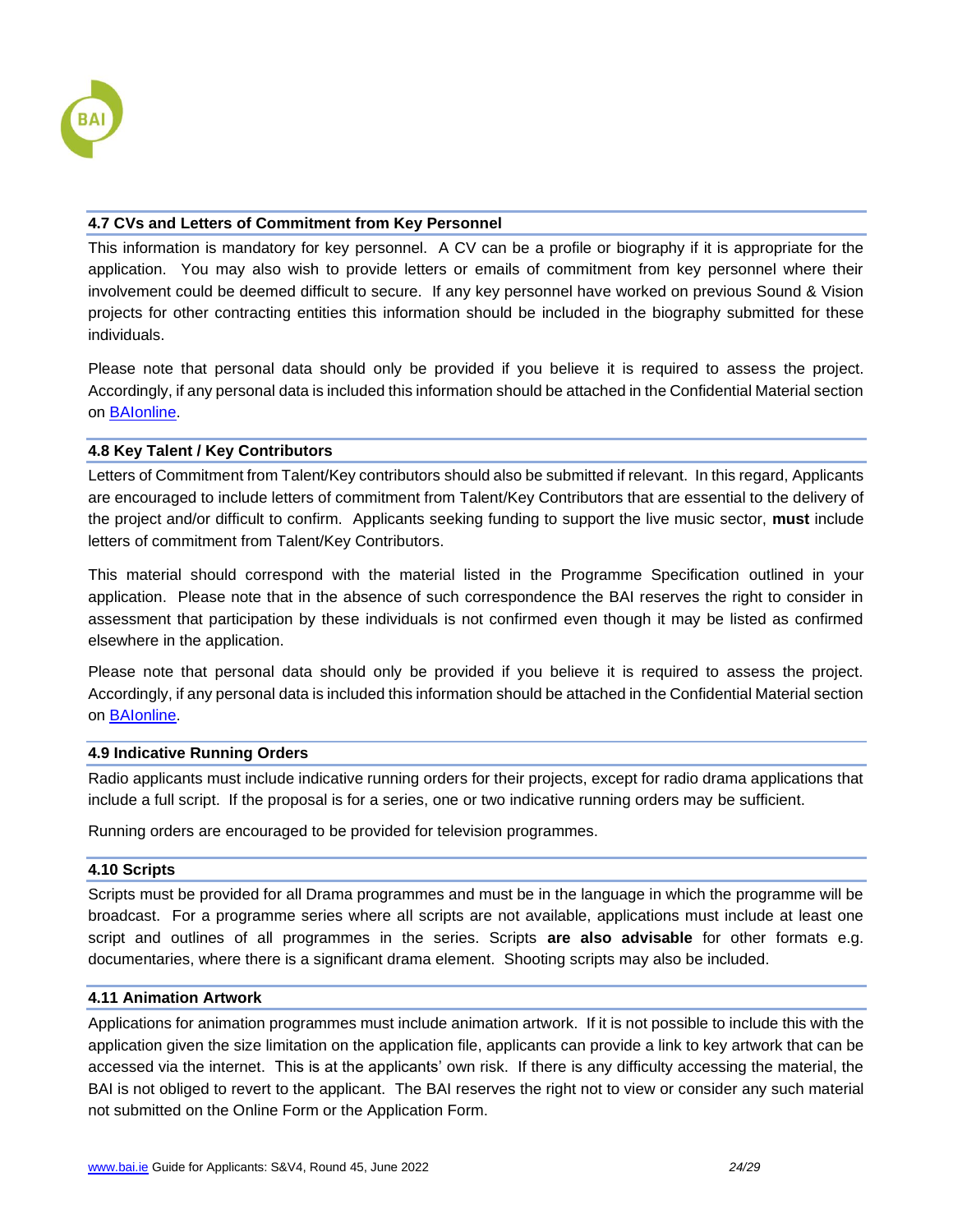

### <span id="page-24-0"></span>**4.12 Support for the Live Music Sector**

Applications under the Live Music Sector funding stream that include live music elements should provide samples of previous work that are relevant to the proposed programme content of the application (approximately five minutes in duration). If it is not possible to include this with the application given the size limitation on the application file, applicants can provide a link to key work that can be accessed via the internet that remains accessible until at least the end of August 2022. This is at the applicants' own risk. If there is any difficulty accessing the material, the BAI is not obliged to revert to the applicant. The BAI reserves the right not to view or consider any such material not submitted on the Online Form or the Application Form.

### <span id="page-24-1"></span>**4.13 Cinema First Principle**

If an Applicant wishes to distribute a film prior to fulfilling the S&V4 broadcast requirement this should be set out in detail in the application. The information should include the approach to the cinema release, associated timeframes and any associated production costs should be clearly identified in the budget. The BAI still requires a Broadcaster Confirmation letter and will require the film to be broadcast on an eligible broadcaster during the peak-time schedule within 12 months of the initial cinema release. However, if the programme content is a feature film, feature length documentary, drama or animation, the BAI is open to permitting the peak-time linear broadcast within 24 months of the initial cinema release.

### <span id="page-24-2"></span>**4.14 Digital First Principle**

### **Television**

If an Applicant wishes to distribute audiovisual content prior to fulfilling the S&V4 broadcast requirement this should be set out in detail in the application. The information should include the approach to the digital release, including whether in whole or in part, any associated partnerships / funders, associated timeframes and any associated production costs should be clearly identified in the budget. The BAI still requires a Broadcaster Confirmation letter, which should include a written commitment to the Digital First principle and will require the audiovisual content to be broadcast on an eligible broadcaster during the peak-time schedule within 12 months of the delivery of content to the Broadcaster. However, if the programme content is a feature film, feature length documentary, drama or animation, the BAI is open to permitting the peak-time linear broadcast within 24 months of the delivery of the content to the Broadcaster.

### Radio

If an Applicant wishes to distribute audio content prior to fulfilling the S&V4 broadcast requirement this should be set out in detail in the application. The information should include the approach to the digital release, including whether in whole or in part, any associated partnerships / funders, associated timeframes and any associated production costs should be clearly identified in the budget. The BAI still requires a Broadcaster Confirmation letter, which should include a written commitment to the Digital First principle, and will require the audio content to be broadcast on an eligible broadcaster during the peak-time schedule within 12 months of the delivery of content to the Broadcaster.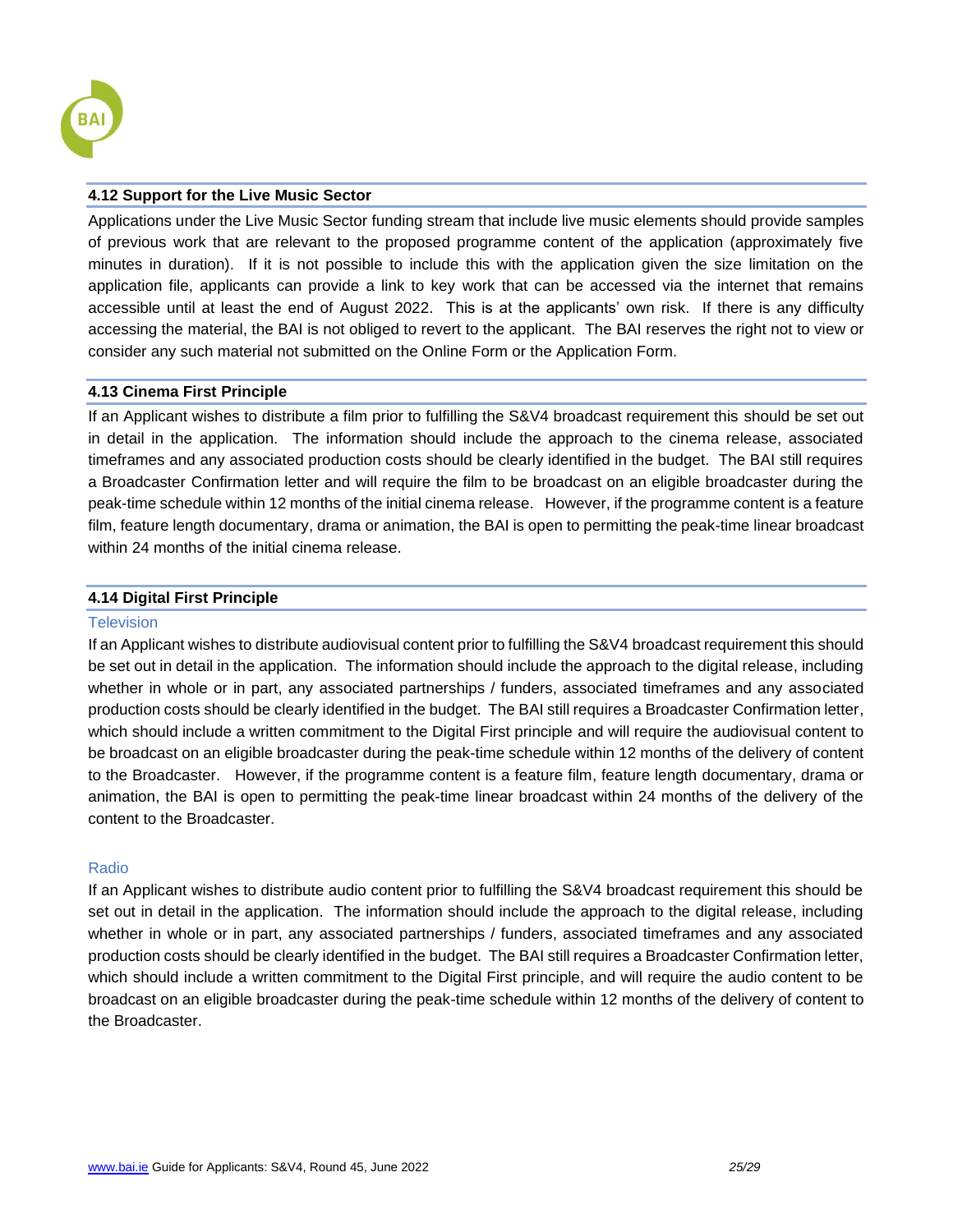

## **Appendix 1 – Preliminary Scoring Matrix**

<span id="page-25-0"></span>As outlined above in section 3.1, S&V4 provides that an applicant and the application must meet a number of criteria to qualify for the assessment for the award of funding. The applicant should note that if they do not achieve a Pass score under each criterion, the application will not be eligible for assessment for the award of funding.

| <b>CRITERION</b>                                                                                                                                                                                                                                                                                                                             |                                                                                                                        |  |
|----------------------------------------------------------------------------------------------------------------------------------------------------------------------------------------------------------------------------------------------------------------------------------------------------------------------------------------------|------------------------------------------------------------------------------------------------------------------------|--|
|                                                                                                                                                                                                                                                                                                                                              | a) the status of the applicant complies with the requirements of the scheme                                            |  |
| <b>Eligibility:</b> Is the applicant eligible to<br>apply for funding under S&V4 and does<br>application<br>comply<br>with<br>the<br>the<br>fundamental requirements of S&V4?<br>This has regard to whether:                                                                                                                                 | b) the proposed programme theme, language, format and genre fall within those<br>permitted by S&V4                     |  |
|                                                                                                                                                                                                                                                                                                                                              | c) the funding amount requested falls within the limit permissions of S&V4                                             |  |
|                                                                                                                                                                                                                                                                                                                                              | d) the applicant has made sufficient provision for Access Services as per the BAI<br>requirements (TV applicants only) |  |
|                                                                                                                                                                                                                                                                                                                                              | e) the applicant provided confirmation that production had not commenced prior<br>to submitting the applicant to S&V4  |  |
| Additionality: Has the applicant provided confirmation that the proposed programme content is new and would be<br>difficult to produce without S&V4 funding?                                                                                                                                                                                 |                                                                                                                        |  |
| Gender Equality: Has the applicant complied with the requirement for a minimum 50% gender equality in both<br>programme production and programme content (minimum requirement that at least 50% of the creative team and<br>50% of the performers are women)?                                                                                |                                                                                                                        |  |
| Is the Application Complete?: Has the applicant complied with all of the competition guidelines and submitted all<br>the relevant documentation? (this includes a broadcaster confirmation letter to broadcast the programme during<br>the peak-time schedule were requested and demonstrated that a sufficient level of funding is secure). |                                                                                                                        |  |

*Achievement of a pass score in the qualification phase will determine only whether the application is eligible to be considered for the award of funding. If the application is found to be eligible, the pass score awarded during the qualification phase will thereafter be disregarded and will play no role in the consideration of the most suitable applications for funding which will be determined solely by reference to the criteria as set out in S&V4 guidance documentation (refer Appendices 2 and 3).*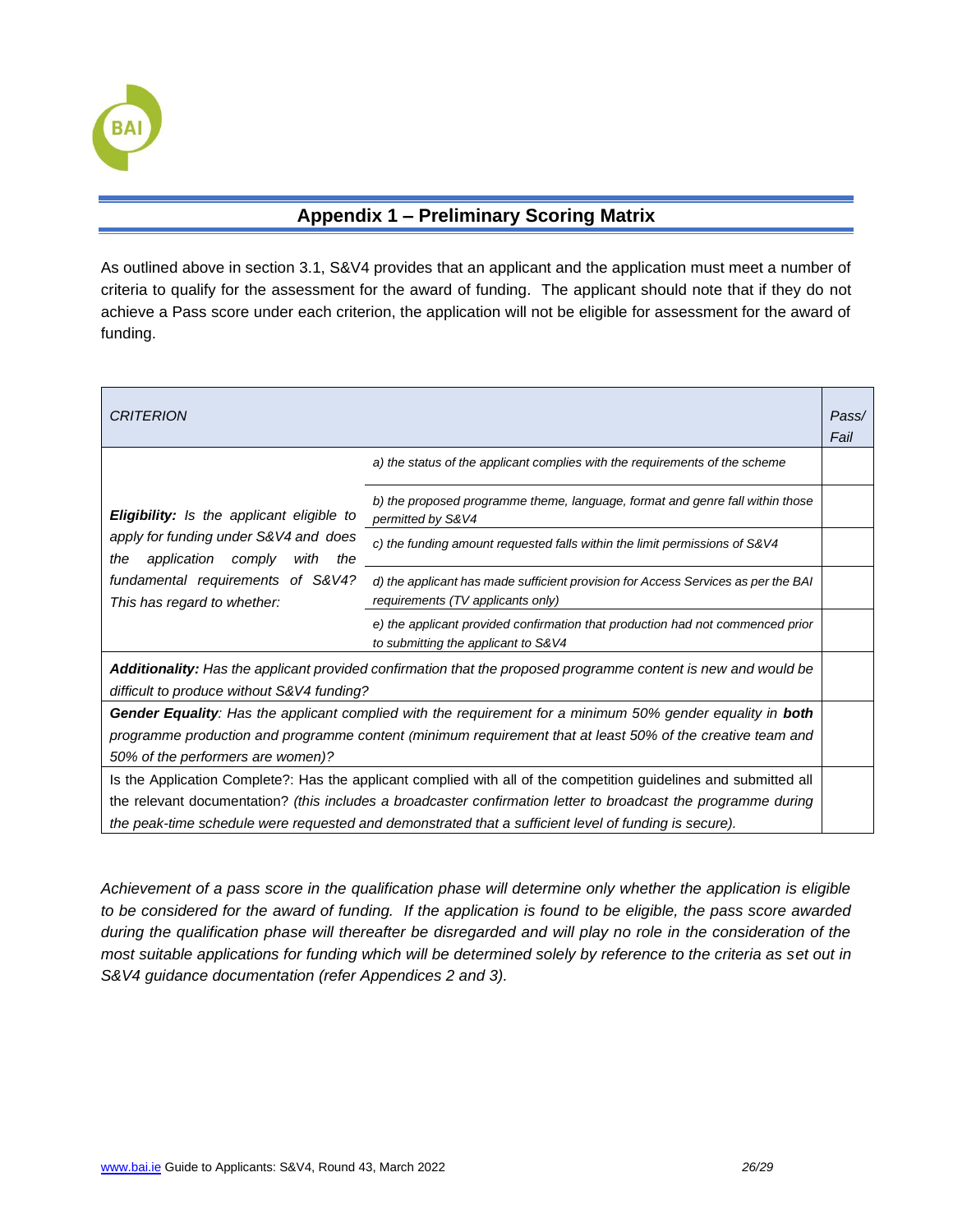

### **Appendix 2 – Qualitative Scoring Matrix**

<span id="page-26-0"></span>As outlined above in section 3.2, S&V4 provides for the consideration of an application for assessment for the award of funding if an application passes the Preliminary Evaluation Phase. This next assessment phase, the Qualitative Assessment Phase, involves the establishment of assessment panels and the assignment of applications by the BAI's S&V4 team taking account of any potential conflicts of interest and ensuring applications are grouped appropriately, including assessor skills. Each application is independently assessed, and a Panel meeting is then convened to discuss each application to award a score.

| Live Music Sector Programme Production Funding Round                                                                                                                                                                                                                                                                                                                                                                                                                                                                                                                                                                                                                                                                                                                                                                                                                                                                                                                                                                                                                                               | Available |
|----------------------------------------------------------------------------------------------------------------------------------------------------------------------------------------------------------------------------------------------------------------------------------------------------------------------------------------------------------------------------------------------------------------------------------------------------------------------------------------------------------------------------------------------------------------------------------------------------------------------------------------------------------------------------------------------------------------------------------------------------------------------------------------------------------------------------------------------------------------------------------------------------------------------------------------------------------------------------------------------------------------------------------------------------------------------------------------------------|-----------|
| <b>MANDATORY CRITERIA</b>                                                                                                                                                                                                                                                                                                                                                                                                                                                                                                                                                                                                                                                                                                                                                                                                                                                                                                                                                                                                                                                                          | Score     |
| Additionality, Cultural Value & Innovation: To what extent does the content of the programme/s add to the range of viewing or<br>listening options for audiences in Ireland? To what extent does the project provide a platform for music industry professionals that<br>predominantly work, or have worked, in the live music sector?                                                                                                                                                                                                                                                                                                                                                                                                                                                                                                                                                                                                                                                                                                                                                             | 40        |
| To what extent does the proposal address diversity in the content of the proposal? In this regard, does the application propose to show<br>aspects of the Irish live music sector, including artists, that are not commonly portrayed or provided with a platform? How compelling and<br>innovative is the application in terms of the programme pitch and the approach to programme production? Has the applicant demonstrated<br>any other innovative aspects to the proposal for example incorporating Digital First?                                                                                                                                                                                                                                                                                                                                                                                                                                                                                                                                                                           |           |
| For Applicants associated with Community Broadcasters, to what extent does the proposal add to the range of groups or individuals actively<br>participating in the station? Does the proposal involve the making of a programme by a community group that seldom engages, and/or is<br>heard, in the media? Is it likely to lead to the development of a greater understanding of, and participation in, the production and<br>dissemination of broadcast content?                                                                                                                                                                                                                                                                                                                                                                                                                                                                                                                                                                                                                                 |           |
| Resources & Case made for funding: Are the resources proposed clearly explained and are they adequate and realistic in the<br>context of the proposed proposal? Does the budget and budget notes explain why particular cost lines are necessary and justified in the<br>context of the proposed programme? Does the proposal represent value for money and is the amount of funding requested from the BAI<br>realistic? Would the project be difficult to make without BAI support? Has the applicant concluded any partnerships, formal or informal, with<br>relevant third parties? If yes, with a co-investor, what level of co-investment is involved, what level of enhancement will it bring to the<br>project and does it provide greater leverage for BAI funding? If the Applicant is part financing the project, is the amount indicated coming<br>from them realistic? The track record of the Applicant and key personnel involved in the project, including supporting details such as CVs<br>as set out in the application and has the applicant demonstrated capacity to deliver? | 20        |
| <b>Quality of the Application:</b> To what extent does the proposal demonstrate that it will further the creation of culturally relevant quality<br>content for Irish audiences and further the aims and objectives of Sound & Vision 4? Does the proposal clearly demonstrate in terms of<br>content, approach and production processes that the programme(s) will be high quality? Has the applicant concluded any partnerships,<br>formal or informal, with relevant third parties? If yes, with a programme-maker or programme-makers, what level of enhancement will it<br>bring to the programme-making process and resultant programme content? The track record of the Applicant, including with past Sound<br>& Vision applications or contracts?                                                                                                                                                                                                                                                                                                                                         | 30        |
| What level of enhancement will the project provide for the music industry sector, including the extent to which it helps address challenges<br>being faced by the sector?                                                                                                                                                                                                                                                                                                                                                                                                                                                                                                                                                                                                                                                                                                                                                                                                                                                                                                                          |           |
| For Applicants associated with Community Broadcasters, what level of enhancement will it bring to the social benefit outcomes of the<br>project (including in terms of greater diversity, community participations and social inclusion)?                                                                                                                                                                                                                                                                                                                                                                                                                                                                                                                                                                                                                                                                                                                                                                                                                                                          |           |
| Women in a Lead Creative Role: The extent to which the creative team includes women in a leadership role and the extent to which<br>the programme content will comprise of female performers (minimum requirement that at least 50% of the creative team and 50% of the<br>performers are women)                                                                                                                                                                                                                                                                                                                                                                                                                                                                                                                                                                                                                                                                                                                                                                                                   | 10        |

*An applicant must score a minimum of 50% under each of the criterion to qualify for consideration of award of funding.*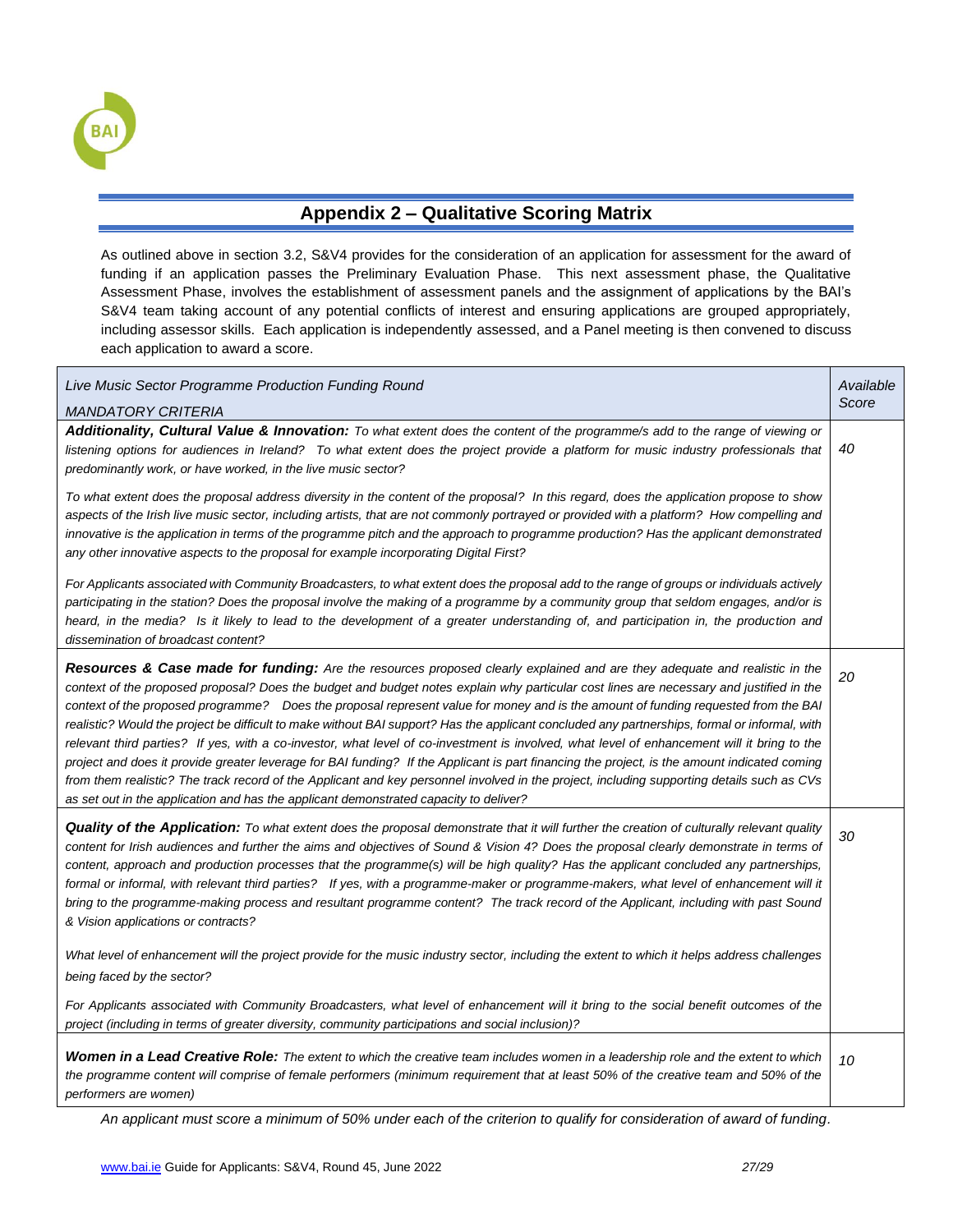

### **Appendix 3 – Strategic Scoring Matrix**

<span id="page-27-0"></span>As outlined above in section 3.3, S&V4 provides for a Strategic Assessment phase where the number of qualifying applications from the Qualitative Assessment Phase exceed the level of funding available. In this regard, the Strategic Assessment Phase is required to further scrutinise the allocation of funds. The BAI has to be cognisant of the balance of funding across broadcast medium; language; format & genres; audiences served; and any particular strategic criterion set by the Authority.

| LIVE MUSIC FUNDING STREAM - STRATEGIC CRITERIA                                                                                                                                                                                                                                                                                                        | Available<br>Score |
|-------------------------------------------------------------------------------------------------------------------------------------------------------------------------------------------------------------------------------------------------------------------------------------------------------------------------------------------------------|--------------------|
| Diversity of Formats, Genres, Content and Audiences Served: To ensure a diversity of culturally relevant content is<br>produced, a balance of the award of funds across the permitted formats, genres and audiences needs to be achieved.                                                                                                             | 80                 |
| Irish Language: The BAI must ensure that a minimum of 25% of the funding awarded annually is for Irish language / bi-lingual<br>Programming. Score awarded only if project has at least 30% Irish language demonstrated.                                                                                                                              | 10                 |
| Talent & Skills Development: Does the application provide an opportunity for new talent or skills development, particularly<br>people that reflect Ireland's cultural and ethnic diversity and is the level of support as set out sufficient? Or the extent to which the<br>applicant will create opportunities for talent and/or skills development? | 10                 |
| <b>Qualitative Assessment Score:</b> Score as awarded by the Qualitative Assessment Panel                                                                                                                                                                                                                                                             |                    |